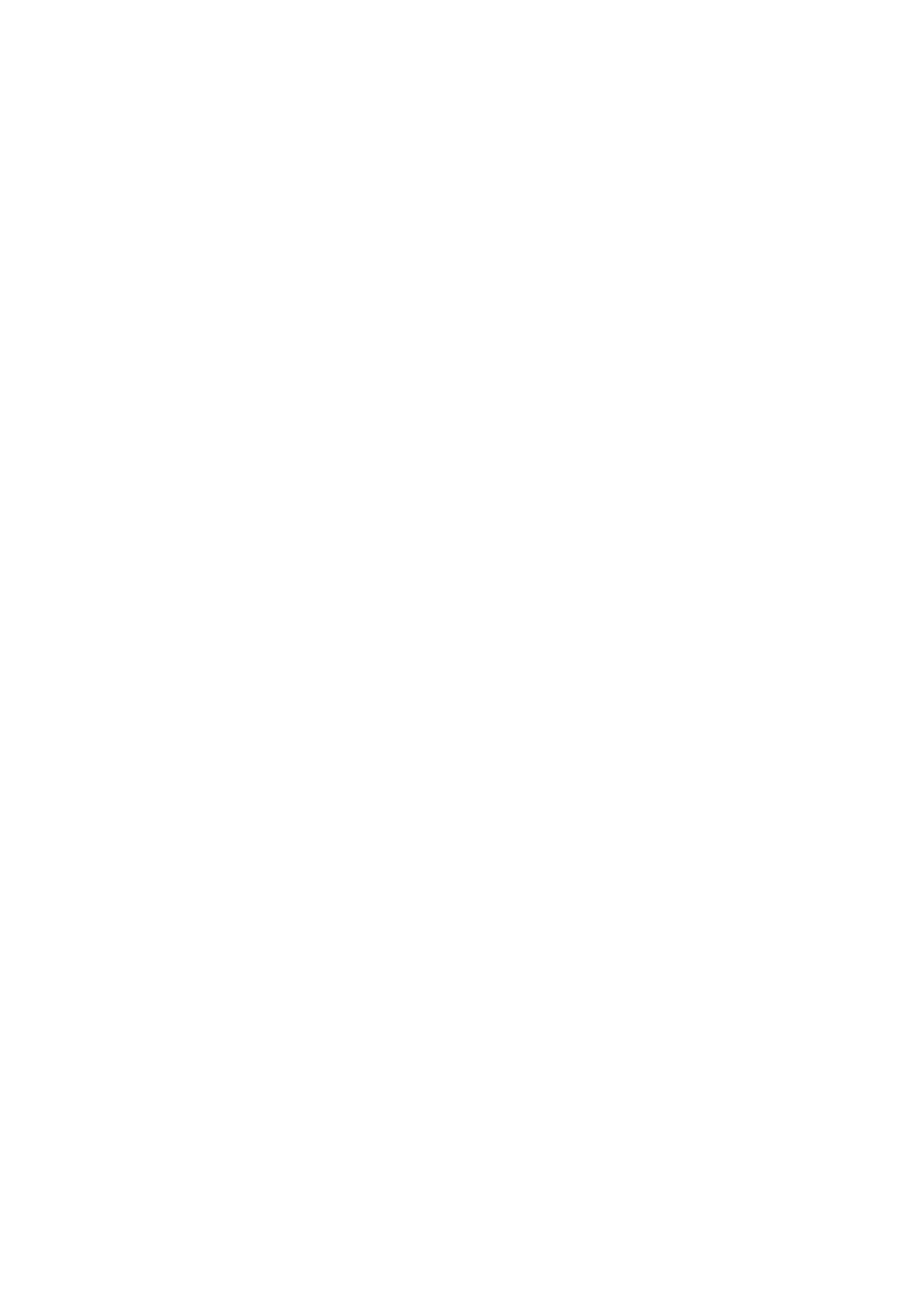



# Quality & Outcomes Report

## 2015/16 Summary position and overview

For the 26<sup>th</sup> May 2016 meeting of the Governing Body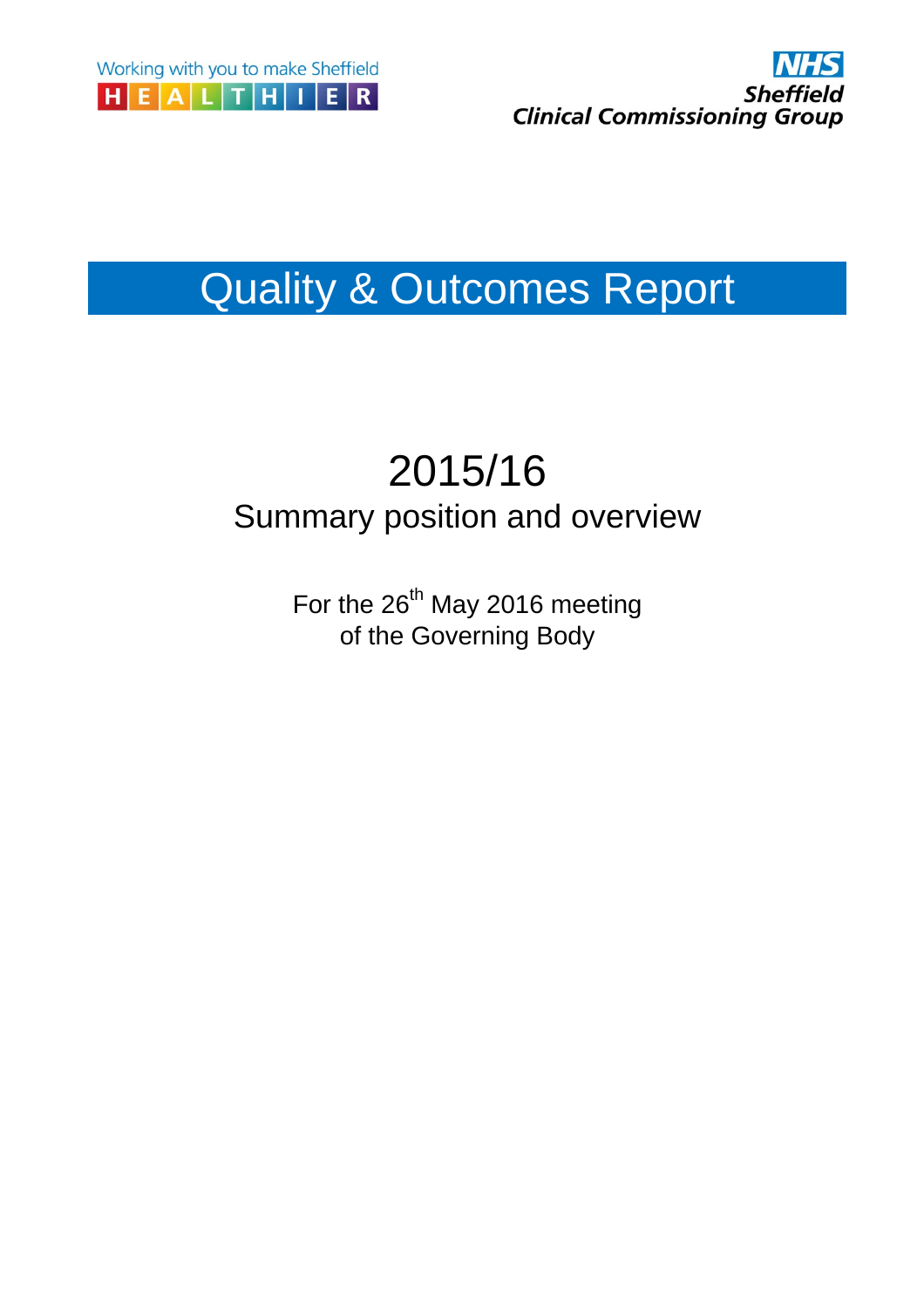| <b>Sheffield Clinical Commissioning Group - Summary Position</b>                      | $1 - 3$        |
|---------------------------------------------------------------------------------------|----------------|
|                                                                                       |                |
| <b>Highest Quality Health Care</b>                                                    | $4 - 14$       |
| NHS Constitution - Rights & Pledges                                                   | $4 - 10$       |
| Quality and Safety                                                                    | $11 - 14$      |
| Treating and caring for people in a safe environment and<br>protecting them from harm | $11 - 12$      |
| Ensuring that people have a positive experience of care<br>$\overline{\phantom{a}}$   | 12             |
| Clostridium Difficile - Quarterly Update and Benchmarking                             | 13<br>14       |
| Summary Hospital Mortality Indicator (SHMI) -<br>Quarterly Update and Benchmarking    |                |
|                                                                                       |                |
| <b>Quality Premium</b>                                                                | 15             |
|                                                                                       |                |
| <b>Best Possible Health Outcomes</b>                                                  | $16 - 18$      |
|                                                                                       |                |
|                                                                                       |                |
| <b>Appendices</b>                                                                     | A1 - A11       |
| APPENDIX A: Health Economy Performance Measures Summary                               | $A1 - A4$      |
| <b>APPENDIX B: Provider Performance Measures</b>                                      | A5 - A8        |
| Sheffield Health and Social Care NHS Foundation Trust                                 | A5             |
| Yorkshire Ambulance Service                                                           | A6             |
| NHS 111 Activity                                                                      | A7 - A8        |
| <b>APPENDIX C: Contract Activity</b>                                                  | A9 - A10       |
| Sheffield Teaching Hospitals NHS Foundation Trust<br>$\overline{\phantom{a}}$         | A <sub>9</sub> |
| Sheffield Children's NHS Foundation Trust                                             | A10            |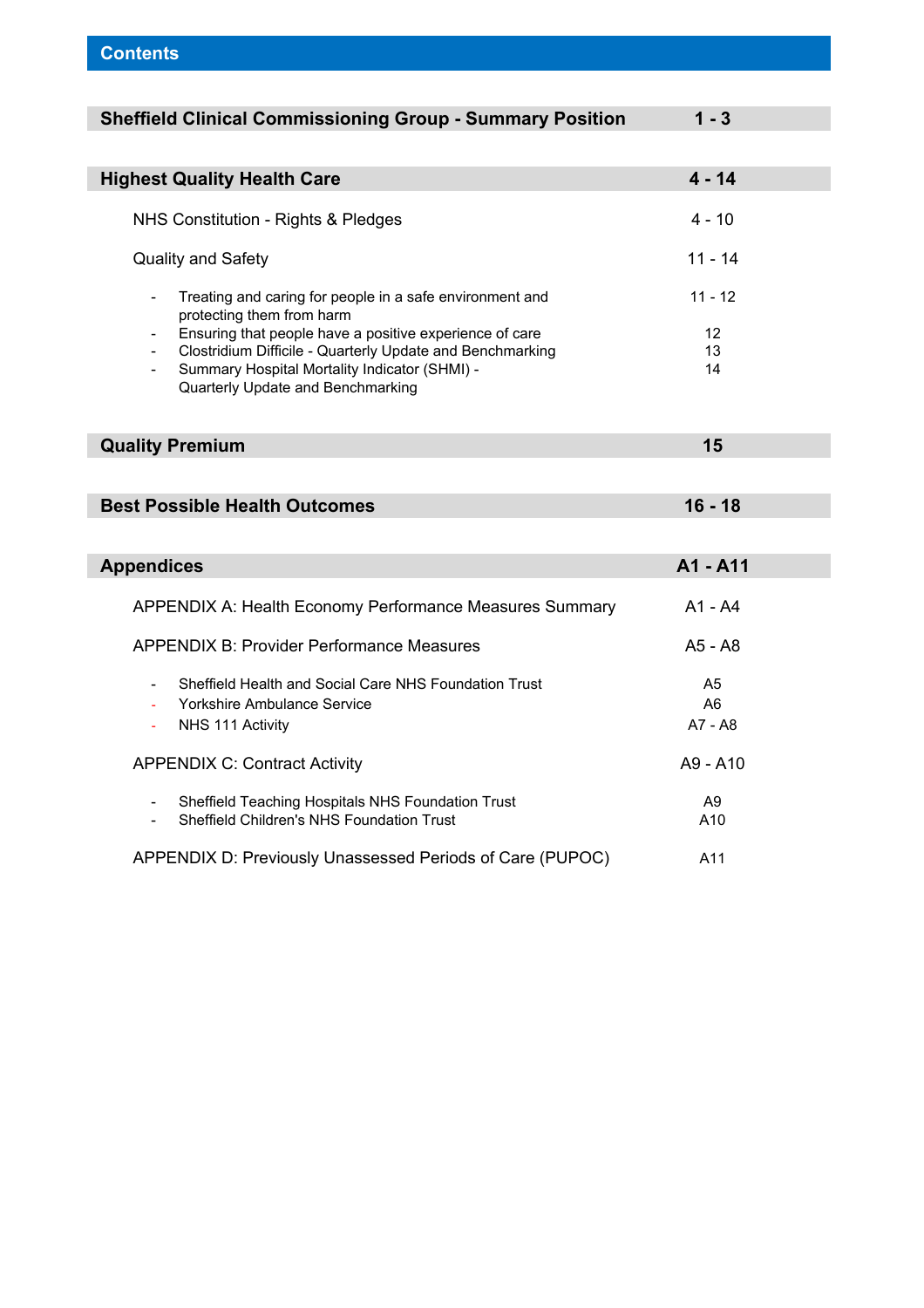## **Sheffield Clinical Commissioning Group - Summary Position**

**PLEASE NOTE: At time of publication, the majority of the data on performance for Month 1 (April) of 2016/17 is not yet available.**

**Therefore, this month's Quality & Outcomes Report focusses primarily on providing Month 12 (March 2106) updates and a summary position and overview of 2015/16.**

## **Highest Quality Health Care**

**Our commitment to patients on how long they wait to be seen and to receive treatment**

**NHS Constitution - Rights & Pledges**

#### **2015/16 Headlines**

These pledges to patients on how long they wait to be seen and to receive treatment remain an important aspect of what we are committed to delivering for the people of Sheffield during 2015/16. **10 of the 15** core rights and pledges were successfully delivered in 2015/16.

In respect of the pledges not currently being met for Sheffield patients, further information on the action being taken by the CCG and providers to improve performance - along with expected timescales for delivery of improvement and any action requested from the CCG Governing Body - are set out in the NHS Constitution section (pages 4 - 10).



| Red:                                                                       |
|----------------------------------------------------------------------------|
| Diagnostic waits over 6wks                                                 |
| A&E 4hr waits                                                              |
| Ambulance response times (RED 1) within 8 mins                             |
| Ambulance response times (RED 2) within 8mins                              |
| Ambulance response times (R1/R2 combined) within 19mins                    |
| Amber:                                                                     |
|                                                                            |
| Green:                                                                     |
| $\overline{\text{DTT}}$ lease mulate weite award $\overline{\text{O}}$ wis |

RTT Incomplete waits over 18wks Cancer waits (all 9 measures)

#### **2015/16 Summary**

The CCG continues to focus on improving health outcomes for the people of Sheffield by commissioning the delivery of safe, good quality, sustainable services and compassionate care. Some of the headlines from 2015/16 are set out below:

- Achievement throughout the year of the NHS Constitution pledge for 18 week referral to treatment waiting times (92% of all patients waiting less than 18 weeks for treatment to start) at Sheffield and Trust level.
- NHS Constitution waiting times pledges for patients referred for suspected cancer continue to be met at Sheffield level.
- Working closely with our providers and partner organisations across the whole Sheffield Health and Care system, we have ensured effective action at system-level to address the challenges presented by on-going demands on A&E services and on the wider care system, including GP and community services. This includes, for example:
	- work with Primary Care Sheffield on the largest Prime Minister's Challenge Fund pilot in the country, with 16 innovative schemes across the city to provide more access to health and care services out of hours, increase pharmacy support, enable practices to work together to meet the urgent care needs of patients and support patients with self-care
	- implementation of a clinical protocol to enable paramedics to contact and organise services via Sheffield Teaching Hospitals NHS Foundation Trust (STHFT) so that patients can be supported and treated at home, preventing people attending hospital unnecessarily
	- seeking assurance, via A&E site visits, that the quality of care and patient experience is being maintained whilst action is taken to improve A&E waiting times
- Sheffield's achievements in preventing health care acquired infections have continued, with only one case of MRSA attributed to the CCG during 2015/16 and Clostridium Difficile levels just slightly above the forecast position.
- Two new mental health access and waiting times standards for Psychosis Early Intervention and waiting times for access to psychological therapies have been successfully implemented.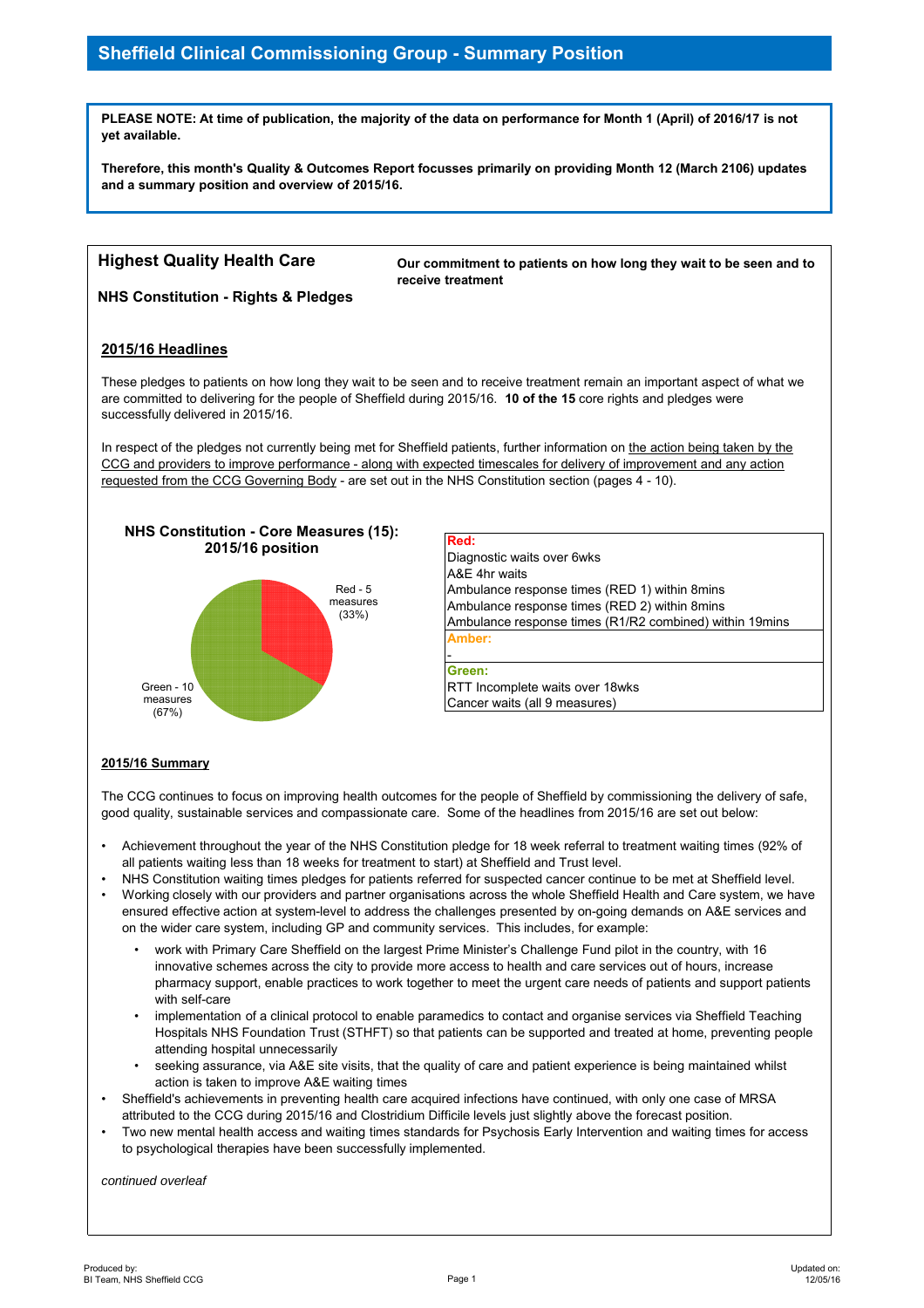#### 2015/16 Headlines - continued:

We have been awarded a Quality Premium payment, in recognition of improvements made in the quality of services and health outcomes during 2014/15 in Sheffield. This non-recurrent payment of £1.49 million was used, in 2015/16, to further improve the quality of services, with a particular focus on primary care services.

Further information on what the CCG has achieved in the last 12 months, including progress on our organisational priorities and how we have improved services for the people of Sheffield, can be found in the CCG Annual Report for 2015/16. This will be available on the CCG website in June - http://www.sheffieldccg.nhs.uk/our-information/getinformed.htm

#### **Quality and Safety**

**Our commitment to ensure patients receive the highest quality of care, and to listen to and act on their feedback and concerns**

Nationally, the focus on improving outcomes around the quality, safety and patient experience of health care is described in two specific areas, or 'domains' - headlines are shown below:

**Treating and caring for people in a safe environment and protecting them from avoidable harm** - reducing the number of patients getting Clostridium Difficile (C.Diff) & MRSA:

#### **2015/16 Summary**

- **C.Diff** In 2015/16 (full year as at the end of March), 206 cases attributable to the CCG were reported, which is slightly above the forecast for the year of 194. STHFT reported 78, compared to a forecast for the year of 87. SCHFT reported 8 cases, compared to a total forecast for the year of 3.
- **MRSA** 1 case was assigned to the CCG in 2015/16 (3 others attributed to the CCG were, following Post Infection Review/arbitration, assigned to a third party). No cases were reported for STHFT or SCHFT in 2015/16.

**Ensuring that people have a positive experience of care:** Patient experience information will be provided in this report for those meetings of the Governing Body that are held in public (alternate months). Each update will focus on a different provider, rotating Sheffield Teaching Hospitals NHS Foundation Trust, Sheffield Children's NHS Foundation Trust and Sheffield Health and Social Care NHS Foundation Trust. The updates will also include Friends and Family Test published results for that provider (FFT - identifies whether patients would recommend the NHS service they have received to friends and family who need similar treatment or care).

#### **Best Possible Health Outcomes**

**Our commitment to ensure the commissioning decisions and actions we take improve health care for the people of Sheffield**

In its Commissioning Intentions for 2015-2019, the CCG set out five key ambitions. An update on progress against these ambitions during 2015/16 is provided in pages 16 - 18.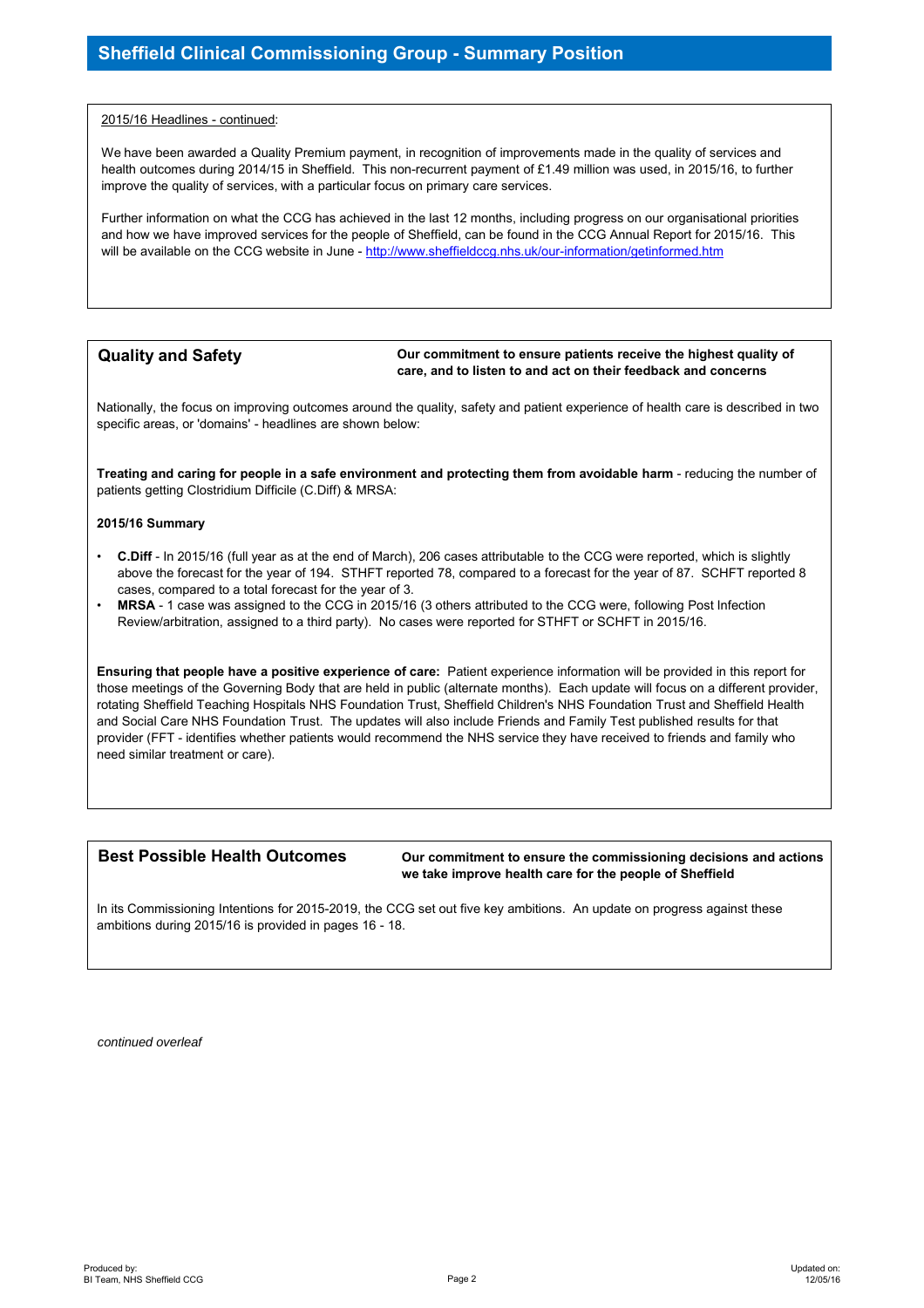#### **CCG Assurance - NHS England Assessment**

#### **2015/16 CCG Assurance Framework**

The NHS England assurance 2015/16 full-year review for Sheffield took place on 26th April 2016. Members of the CCG Commissioning Executive Team (CET) met with colleagues from NHS England to undertake an assessment of how well the CCG is fulfilling its function of commissioning safe, good quality, sustainable services and compassionate care.

As part of a very positive and open discussion, the CCG shared details of achievements and successes over the last 12 months, highlighting the significant progress being made by the CCG in its leadership, planning and delivery of sustainable health services for the people of Sheffield. This was received positively by NHS England colleagues, who expressed confidence in the actions which the CCG is taking. They did also recognise the significant challenges the CCG will face in 2016/17 through the size of the financial challenge and some areas of concern on the under-achievement of performance measures by providers.

The outcome of the assessment will not be formally notified to the CCG until after completion of the NHS England national moderation process. Once available, the outcome will be shared in this report and also published on the CCG website at: http://www.sheffieldccg.nhs.uk/our-information/how-are-we-doing.htm

### **Quality Premium**

The Quality Premium is intended to reward CCGs for improvements in the quality of the services that they commission and for associated improvements in health outcomes and reducing inequalities. To be eligible for a Quality Premium payment, a CCG must manage within its total resources envelope for the year. A percentage of the Quality Premium will be paid for achievement of each of the agreed improvement measures. The amount paid will be reduced for each relevant NHS Constitution measure not met.

The full Quality Premium guidance can be accessed at: https://www.england.nhs.uk/resources/resources-for-ccgs/ccq-outtool/ccg-ois/qual-prem/

#### **2016/17 Quality Premium**

Details of the measures for 2016/17 and current available data on CCG progress against each measure will be included in the next edition of this report.

In summary, the identified areas for improvement in 2016/17 are:

- Proportion of cancers diagnosed at stages 1 and 2
- Patient reported experience (via GP Patient Survey) of making a GP appointment
- Proportion of GP referrals made by e-referrals
- Antibiotic prescribing in primary and secondary care
- Three locally selected measures (and levels of improvement) from areas of opportunity in the CCG Right Care Commissioning for Value pack. Following work with Clinical Portfolios, Public Health colleagues and the CCG Executive Team, local measures have now been agreed and submitted in relation to:
	- − Delivering improvements in the use of the Care Planning Approach in Mental Health services
	- − Reducing the number of delayed transfers of care from hospital
	- − Improved cost effectiveness and sustainable use of resources in Gastroenterology related prescribing

#### **2015/16 Quality Premium - expected level of achievement**

A summary position, at local level, in respect of Sheffield's likely level of achievement against the 2015/16 Quality Premium measures will be provided once all relevant data is available. Current available data on CCG progress against each measure can be found in the Quality Premium section (page 15).

The provisional national assessment, by NHS England, of each CCG's level of achievement is expected to be released in October/November 2016 and will be included in this report.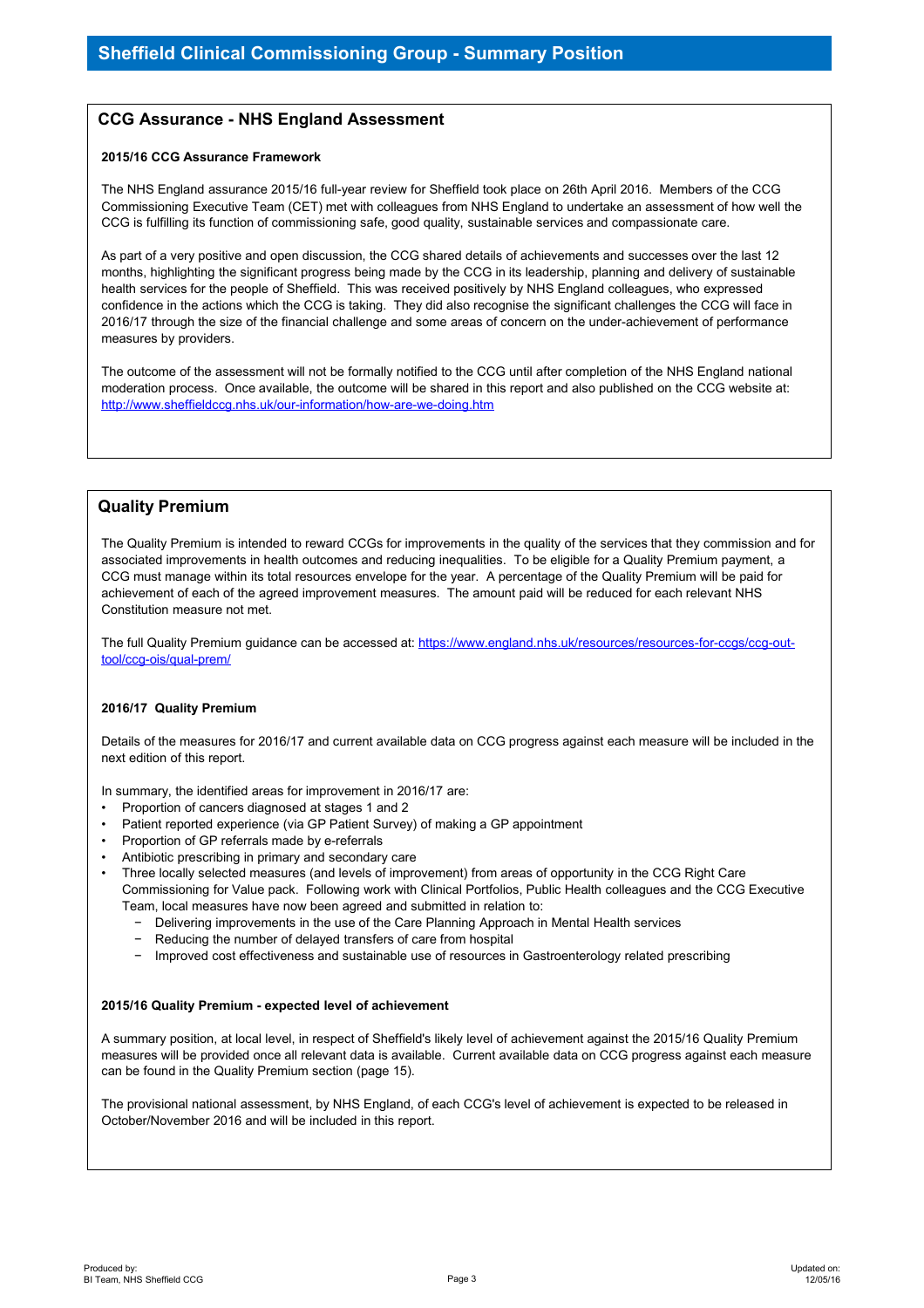## **Highest Quality Health Care**

## **NHS Constitution - Rights & Pledges**

#### Our commitment to patients on how long they wait to be seen and to receive treatment Key to ratings:

The NHS Constitution - Rights & Pledges for 2015/16 are the same as those monitored in 2014/15, with the addition of the re-established Ambulance Crew Clear delays measures and, with effect from October 2015, revised RTT measures.

**The relevant data period for each measure is noted above the indicator; if no time period is present, data relates to the current financial year 2015/16.**

#### **NOTE: "Supporting measure" = NHS Constitution support measure specified by NHS England**

#### **Referral To Treatment (RTT) waiting times for non-urgent consultant-led treatment**

Patients referred to see a specialist should be seen and, where necessary, receive treatment in a timely fashion, whether *admitted to hospital for treatment or treated without being admitted. The majority of patients should be seen and start any necessary treatment within 18 weeks from their referral. No patient should have to wait more than 52 weeks.*

#### **Issues & Actions:**

**STHFT:** Although meeting the RTT standard overall, STHFT continue to experience challenges in some specific specialities. Remedial action plans and improvement trajectories for each underperforming speciality at STHFT have recently been received and are currently being reviewed by the CCG. These will enable monitoring during 2016/17 against expected speciality recovery dates as part of contract monitoring.

Additionally, as part of the requirements to access System Transformation Funding, Trusts must agree improvement trajectories for RTT (at overall Trust level) with the CCG, Monitor and NHS England. Once the trajectories referenced above have been reviewed and agreed, further information and progress by STHFT against the trajectories will be shared as part of this report.

**Action requested of Governing Body:** To endorse the approach of monitoring STHFT remedial action plans and improvement trajectories for each underperforming speciality through monthly Contract Management Board meetings with STHFT.

**SCHFT:** The Trust met the RTT Incomplete pledge for Sheffield patients and at a Trust wide level in March. The 2016/17 RTT Incomplete improvement trajectory submitted by SCHFT indicates that it will achieve the pledge each month. However, the Stress Test (a predictive modelling tool devised by NHS England to gain a better understanding of NHS Trusts' RTT predicted performance in the next 6 months) run at the end of March suggested that the Trust has a 37% risk of breaching the target during the next six months. Trusts are required to have a probability score of 30% or less.

**Action being taken:** The Trust have agreed to formally share their internal version of the Stress Test as part of their monthly performance report. This will be available 4 weeks before NHS England release the data for publication on Unify (data collection system). The performance report will be reviewed at the monthly Contract Review Group meeting with the CCG. The Trust is monitoring the causes of the deterioration in the probability score and taking actions as necessary.

**Action requested of Governing Body:** To endorse the approach of monitoring SCHFT Stress Test scores at the monthly Contract Review Group meetings, with escalation to Contract Management Board meetings where necessary.

92% of all patients wait less than 18 weeks for treatment to start



**Supporting measure:** Jan Feb Mar No patients wait more than 52 Jan Feb Feb weeks for treatment to start



Pledge being met Close to being met Area of concern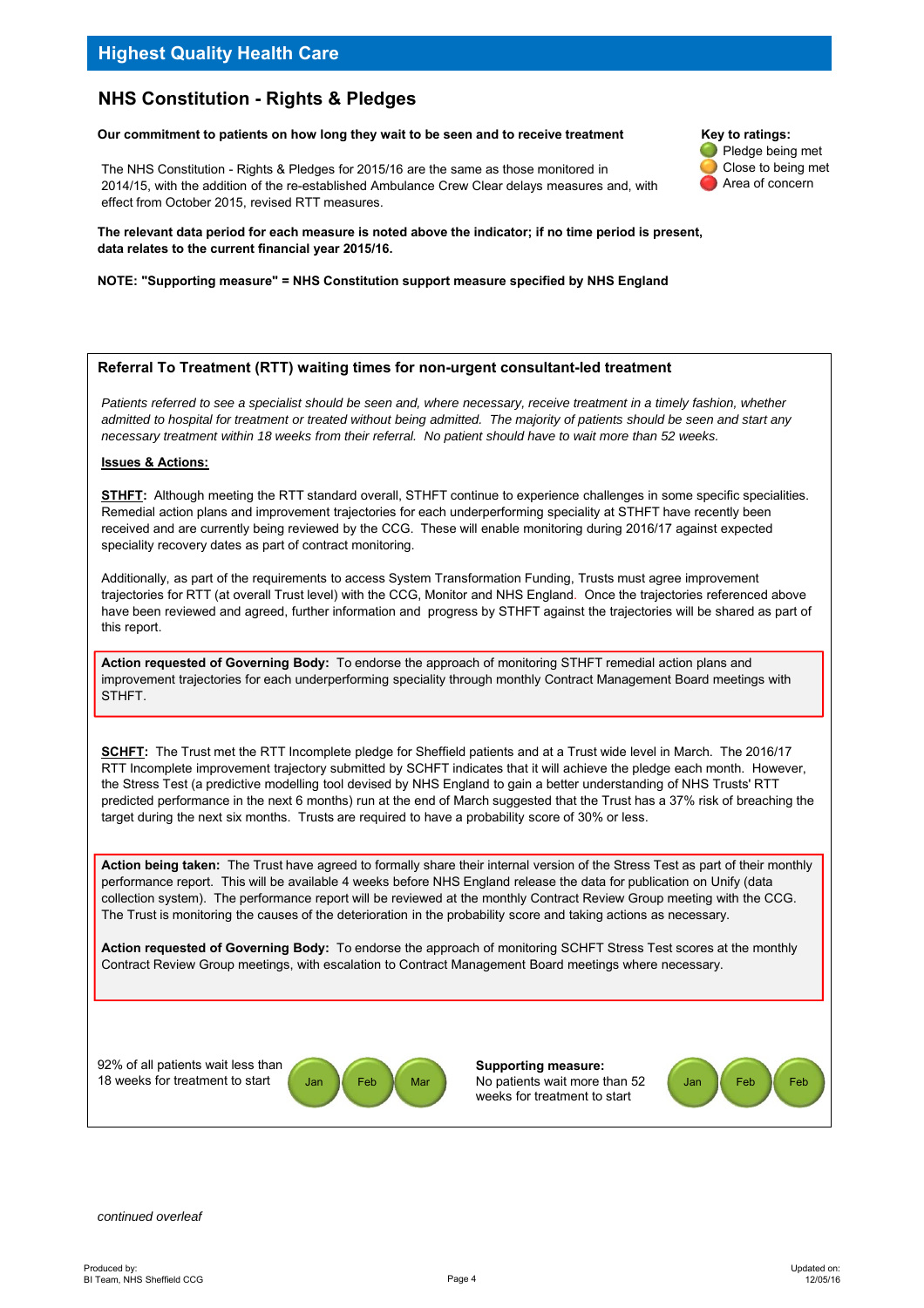#### **Diagnostic test waiting times**

*Prompt access to diagnostic tests is important in ensuring early diagnosis and so is central to improving outcomes for patients e.g. early diagnosis of cancer improves survival rates.* 

#### **Issues & Actions:**

**STHFT:** The Trust did not meet the diagnostic waiting time standard for Sheffield patients in March (based upon provisional data) with 96.45% of patients seen within 6 weeks, which is a similar level to the February position of 96.38%. This equates to 264 patients waiting longer than 6 weeks for diagnostic tests at STHFT. The majority of these breaches were for Colonoscopies (an increase from 75 to 109), Gastroscopies and Flexi Sigmoidoscopies. There has been a significant reduction in the numbers of breaches within Peripheral Neurophysiology and Sleep Studies. The Trust is implementing plans to increase capacity in all of these areas.

It should also be noted that following the implementation by STHFT of a new patient administration system (Lorenzo) towards the end of September, reconciliation to ensure the quality of Diagnostics reporting under the new system is still being completed.

**Action being taken:** STHFT plans to increase capacity across the key areas identified by increasing staffing (consultant recruitment) and creating additional capacity for tests.

The CCG is working with the Trust, through the remedial action plan process, to understand key issues preventing achievement of the standard and identify any steps that can be taken to support delivery. The need to improve diagnostic waiting times as part of the overall 18 week referral to treatment pathway is recognised in CCG planning of capacity for 2016/17. Diagnostics trajectories for improvement are reflected in the revised elective Referral to Treatment waiting times remedial action plan and trajectories which have recently been received from the Trust. These are currently being reviewed by the CCG and once agreed, will enable achievement to be monitored and any necessary mitigating actions agreed with STHFT on a monthly basis as part of CCG contract monitoring.

**Expected timeframe for improvement:** As part of the requirements to access System Transformation Funding, the Trust must agree and achieve an improvement trajectory for diagnostics with the CCG, Monitor and NHS England. Discussions are being progressed by the CCG regarding agreement of the trajectories and timescales for achievement. Once this is finalised, further information on the trajectory - and STHFT progress against trajectory - will be shared as part of this report.

**Action requested of Governing Body:** To endorse the approach of monitoring STHFT achievement of diagnostic waiting times and any necessary mitigating actions, through monthly Contract Management Board meetings with the Trust.

**SCHFT:** The Trust met the Diagnostic waits pledge for Sheffield patients in March, with 99.84% seen within 6 weeks. Their internal performance report indicates that this is also the case at a Trust-wide level (all patients) with 99.2%.

Once the 2016/17 improvement trajectory for diagnostics submitted by SCHFT is finalised, further information on the trajectory - and SCHFT progress against trajectory - will be shared as part of this report.

99% of patients wait 6 weeks or less from the date they were referred

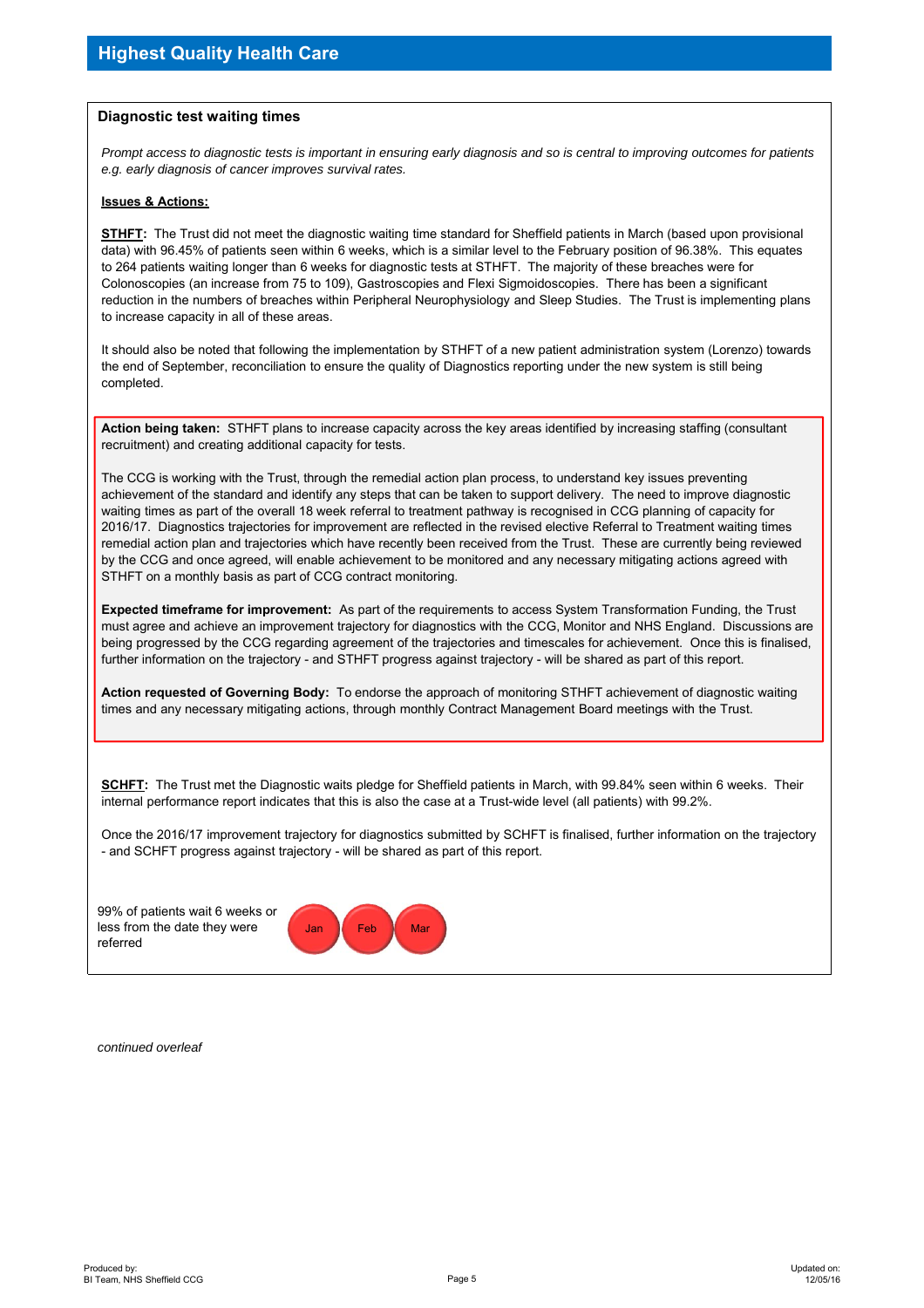#### **A&E waits**

*It is important that patients receive the care they need in a timely fashion and within 4 hours of their arrival at A&E. Patients who require admission need to be placed in a bed as soon as possible and those who are fit to go home need to be discharged safely and rapidly, but without their care being rushed.*

#### **Issues & Actions:**

**A&E 4hr waits:** The position towards the end of September was still meeting the pledge for the CCG (and for SCHFT) but the STHFT position remained just under the 95% standard. Following the transfer to the Lorenzo patient administration system at the end of September, **full validated data for STHFT is just becoming available from the beginning of May** and so monitoring of the position for STHFT (and thus for the full CCG position, as STHFT constitutes the majority of this) can recommence in the next edition of this report. Initial indications are that STHFT (and so also the CCG) are not currently meeting the pledge for 2016/17.

SCHFT continued to meet the pledge for 95% of patients to be seen/treated within 4 hours as at the end of March - and so achieved this for 2015/16. However, SCHFT performance for March and into early April this year falls short of the levels seen in the same period in 2015. The CCG is exploring this with the Trust to ensure any underlying cause is understood and can be addressed.

**Action being taken:** The CCG has issued STHFT with a contractual performance notice to ensure all key actions are being taken to improve performance and the availability from May of full validated data for STHFT A&E waiting times is an important step forward. The STHFT A&E Improvement Board, on which the CCG is represented, formally reviews progress and this is supported by a number of other bilateral discussions.

A programme of site visits to A&E, by CCG Executive and Clinical Leads, has been implemented to provide assurance with regard to quality of care and patient experience.

**Expected timeframe for improvement:** As part of the requirements to access System Transformation Funding, the Trust must agree and achieve an improvement trajectory for the A&E 4 hour standard with the CCG, Monitor and NHS England. Once this is finalised, further information on the trajectory - and STHFT progress against trajectory - will be shared as part of this report.

**Action requested of Governing Body:** To endorse the approach of monitoring STHFT achievement of the A&E standard and any necessary mitigating actions through monthly Contract Management Board meetings with the Trust, in line with the contractual performance notice.

95% of patients are admitted, transferred or discharged within 4 hours of arrival at A&E (YTD position)



**Supporting measure:** Sep | Oct | Nov | No patients wait more than 12 | Aug | Sep | Oct hours from decision to admit to admission

*PLEASE NOTE: National A&E data has changed from a weekly to a monthly collection and changes to the process mean this will now be published a month later than previously.*

*For the A&E 4hr waits measure, September's rating is an estimated position based on local, daily figures from STHFT and SCHFT and will be replaced by the national data when this becomes available.*

*As noted above, the latest available data for STHFT is towards the end (25th) September 2015.*

*The supporting measure remains at August's position, as this cannot be calculated from the local data.*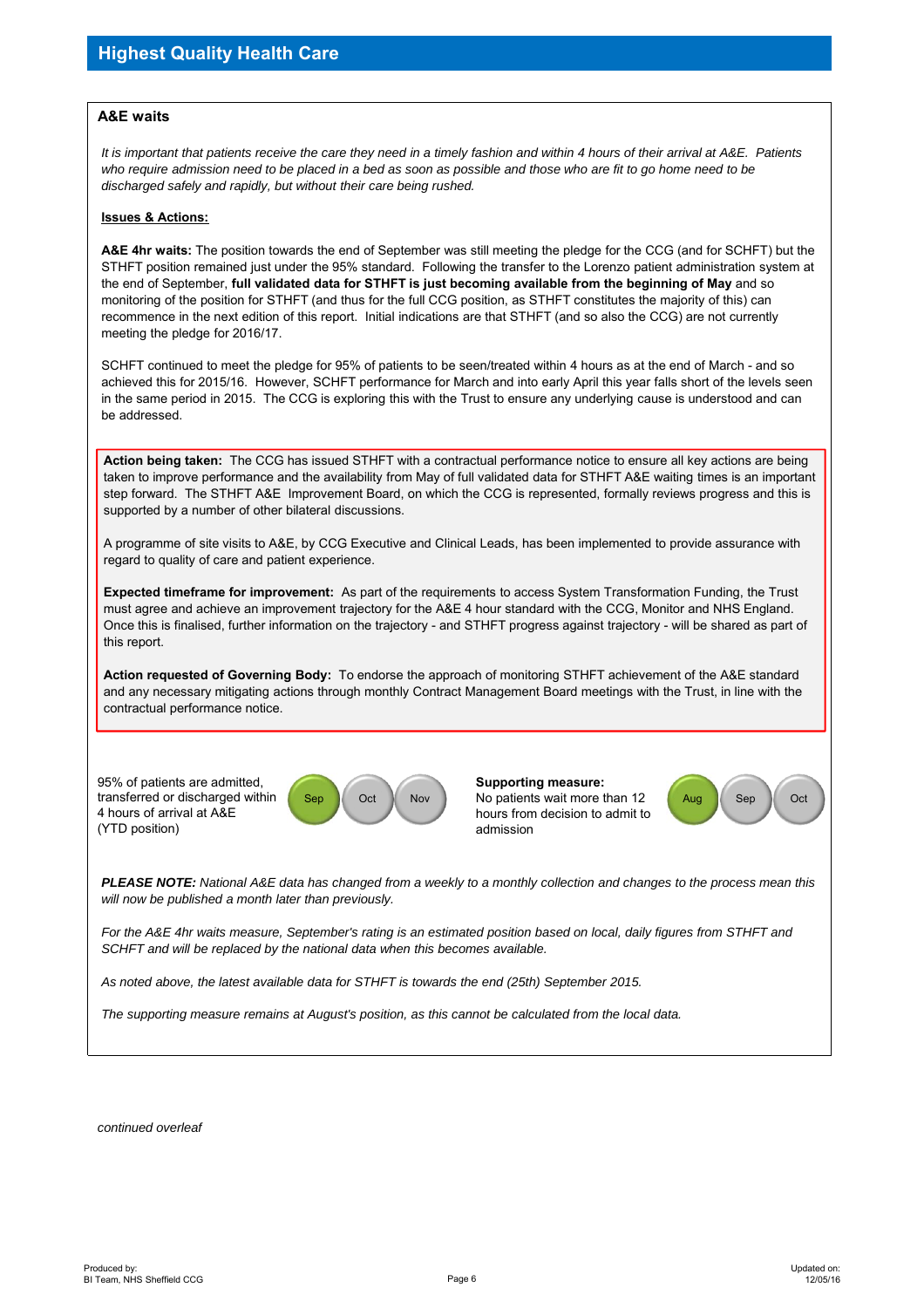#### **Cancer waits**

*It is important for patients with cancer or its symptoms to be seen by the right person, with appropriate expertise, within two weeks. This is to ensure early diagnosis and so is central to improving outcomes. If diagnosed with cancer, patients need to receive treatment within clinically appropriate timeframes to help ensure the best possible outcomes.*

#### **Issues & Actions:**

Although STHFT are meeting the pledges for 2015/16 (whole-year) for Sheffield patients, they continue to experience some challenges with regard to monthly performance for 62 day maximum wait from Urgent GP referral; 31 day wait for first treatment; 31 day wait for subsequent treatment (Surgery).

There is ongoing dialogue with STHFT to enable delivery of their internal improvement plan, within which key areas have been identified (for example, capacity within Urology) and actions are being undertaken to address these. In addition we are requesting that we jointly review their 62 day pathway breach reports via our Clinical Lead for Cancer: this will provide important assurance to timeliness of pathways in STHFT.

The STHFT improvement plan is accompanied by the work to improve shared care pathways across the region via a Cancer Network Task and Finish Group, tasked by the Cancer Strategy Board. Input has been secured from the Cancer Intensive Support Team to strengthen (the STHFT) improvement plans. Collectively these actions should ensure improvement is delivered.

Based on anticipated improvement on timeliness of referrals from other hospitals into STHFT, the Trust plan to deliver the standard for 62 day maximum wait from GP referral from April 2016. As part of the requirements of System Transformation Funding, the Trust must agree an improvement trajectory for the 62 day maximum wait with the CCG, Monitor and NHS England. New national guidance (operational from October) on the allocation between Trusts of cancer waiting times breaches will have an impact on achievement of the trajectory. A clear process for implementation of the allocation process has been agreed by the Cancer Strategy Board and will be implemented through the Cancer Network Task and Finish Group.

**Action requested of Governing Body:** To endorse the approach of continuing to monitor improvement plans and trajectories for Cancer waiting times via the Cancer Network Task and Finish Group, whilst ensuring any necessary escalation to Contract Management Board as and when appropriate.

#### **From GP Referral to First Outpatient Appointment (YTD)**

93% of patients have a max. 2 week (14 day) wait from referral with suspicion of cancer

#### **From Diagnosis to Treatment (YTD)**

96% of patients have a max. 1 month (31 day) wait from diagnosis to first definitive treatment for all cancers

98% of patients have a max. 1 month (31 day) wait for second/subsequent treatment, where treatment is anti-cancer drug regimen



93% of patients have a max. 2 Jan **Feb Mar week (14 day) wait from referral** Jan Feb Mar with breast symptoms (cancer not initially suspected)

where treatment is surgery



**From Referral to First Treatment (YTD)**



90% of patients have a max. 2 Jan | Feb | Mar | month (62 day) wait from referral Jan | Feb from an NHS screening service

> *NOTE: The Consultant Upgrade indicator on the left does not have a national target so, for indicative purposes, is rated against previous performance (i.e. whether worsening or improving).*

(62 day) wait following a

the priority of the patient

GP referral

Mar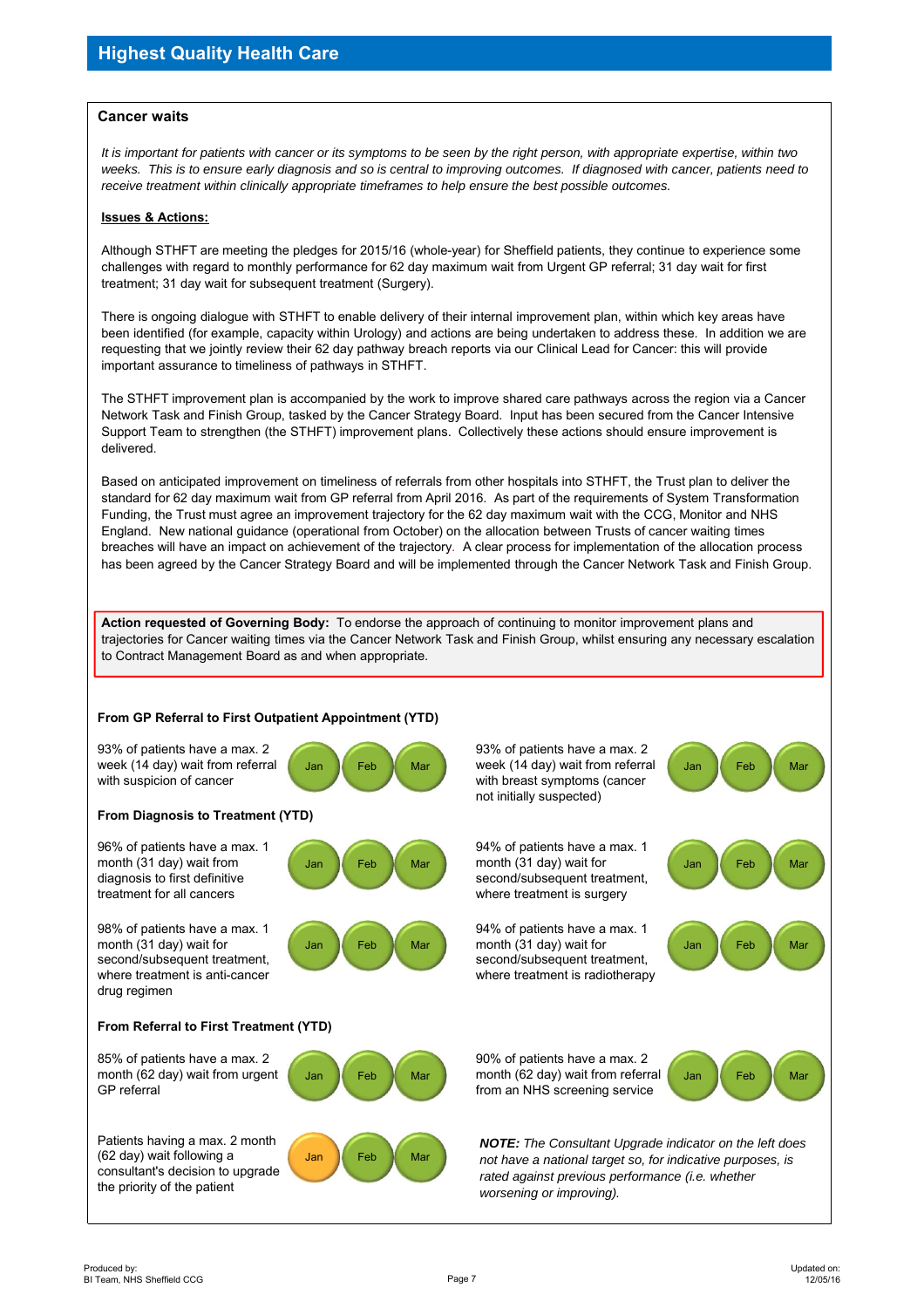#### **Ambulance response times**

*Category A calls are for immediately life threatening conditions. RED 1 calls are the most time-critical and include cardiac arrest, patients who are not breathing and do not have a pulse, and other severe conditions such as airway obstruction. RED 2 calls are serious but less immediately time-critical conditions such as stroke and fits.*

#### **Issues & Actions:**

**Ambulance response times:** As noted last month, the NHS Constitution service standards for RED 1 and RED 2 8 minute performance were not achieved for 2015/16. In addition, the measure for Category A 19 minute response also fell just short of the standard for 2015/16.

Please see APPENDIX B: Ambulance Trust Performance Measures for further information on YAS performance, including numbers for the 2 most recent months.

**Action being taken:** During 2015/16, commissioners of the 999 service from YAS invested in three key demand management schemes for 2015/16 to help ensure that calls are directed to/addressed by the most appropriate service: additional clinicians in the 111 call centre to reduce calls through to 999; mental health nurses in the 999 call centre to reduce the number of avoidable responses; frequent caller management to reduce the number of avoidable 999 calls.

Commissioners indicated to YAS that they wish to carry these forward into 2016/17. YAS have provided commissioners and NHS Improvement with an indicative trajectory for 2016/17. This trajectory does not show YAS performance returning to NHS Constitution standards and requires investment of additional resource. Commissioners have not accepted the trajectory. Discussions are continuing between commissioners and YAS regarding the 2016/17 contract settlement and YAS have been asked for a new trajectory for 2016/17.

Wakefield CCG, as the lead contractor for the 999 contract, continues to explore the range of issues with YAS as part of the 2016/17 contract negotiation process. The Governing Body of Sheffield CCG should address all concerns directly with Wakefield CCG.

**Expected timeframe for improvement:** Discussions are continuing between commissioners and YAS, with input from NHS England and NHS Improvement, regarding the 2016/17 contract settlement and performance trajectory; therefore no timescale has yet been agreed.

**Action requested of Governing Body:** To support the action being taken through discussions between commissioners and YAS, with input from NHS England and NHS Improvement, with respect to the 2016/17 contract settlement and performance trajectory.

75% of Category A (RED 1) calls resulting in an emergency response arriving within 8 minutes (YTD)

95% of Category A calls resulting in an ambulance arriving within 19 minutes (YTD)



75% of Category A (RED 2) Jan **Calls resulting in an emergency Calls Teb Mar** Mar response arriving within 8 minutes (YTD)

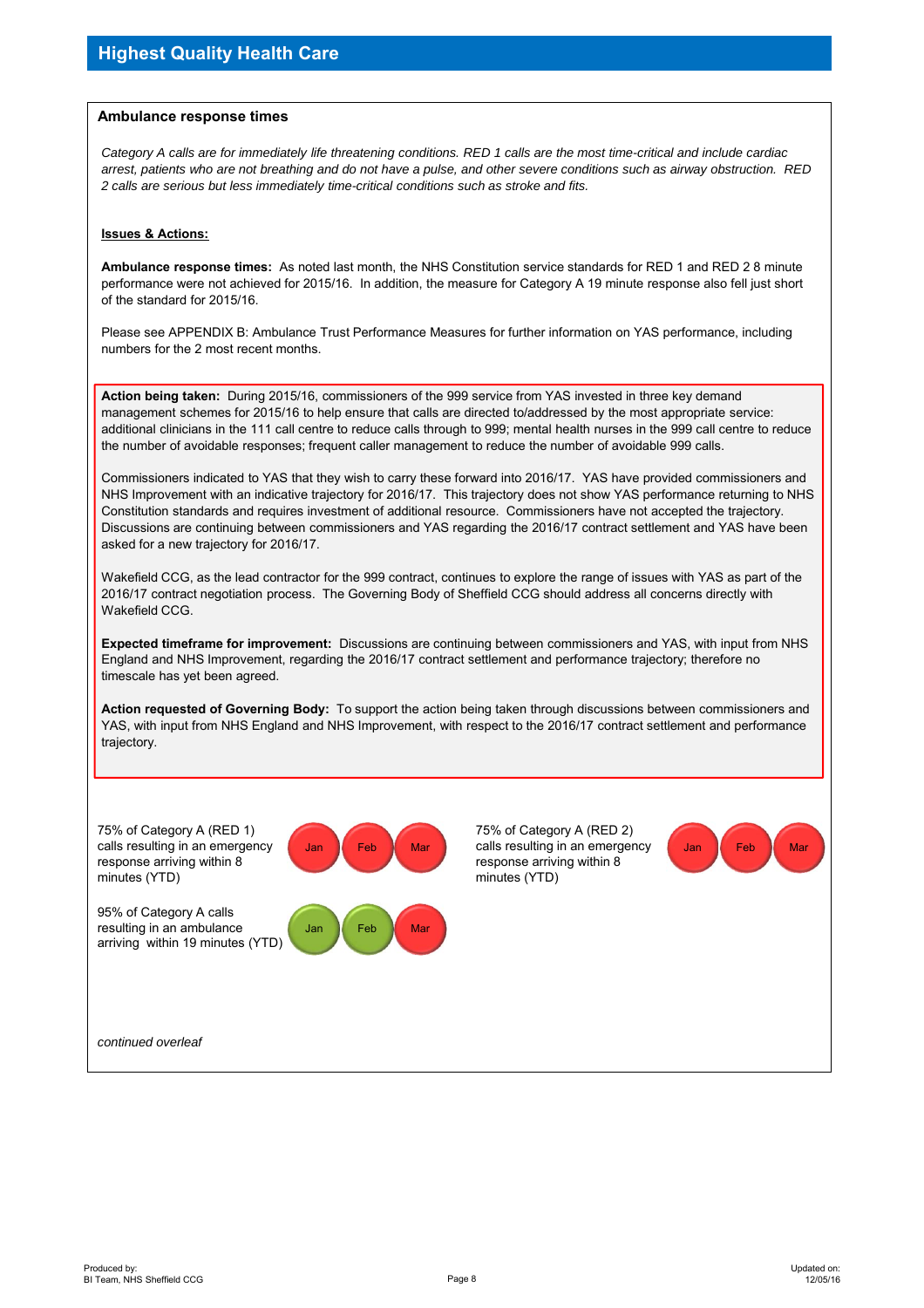#### **Ambulance handover times**

#### **Issues & Actions:**

**Ambulance Handover and Crew Clear delays:** As noted last month, the number of ambulance handover delays significantly increased once again in March for both those over 30 minutes and those over 1 hour and therefore these remain well above expected levels. The number of crew clear delays again decreased slightly for those over 30 minutes but those over 1 hour saw a significant increase; both are also still above expected levels.

It is important to note that delayed handovers are occurring across the geographical area served by YAS, not just in Sheffield.

PLEASE NOTE: There are sometimes good reasons why there is a 'delay' recorded for hospital handover, for example 'resus patients' who have special needs. Locally, hospitals can find that their data is skewed, depending on whether they are a specialist centre. It should be noted however that, where possible, any issues are dealt with on the day with acute trusts through normal routes.

Please see APPENDIX B: Ambulance Trust Performance Measures for further information on YAS performance, including numbers for the 2 most recent months.

**Action being taken:** The CCG Urgent Care portfolio continue to work with STHFT and YAS to address this important performance and patient experience issue. Based on best practice at a number of other Yorkshire & Humber providers, STHFT has developed and implemented escalation plans (jointly agreed with YAS) to ensure that additional on-site senior management support is provided at times of high demand to further support operational flow and reduce delays. Performance is reviewed daily by the Urgent Care team and is discussed at regular city-wide teleconferences.

Local data on delayed handovers at STHFT is now being used to complement the YAS level data (which covers all Trusts served by YAS). The use of local data will support monitoring of performance and any necessary mitigating actions through monthly Contract Monitoring Group meetings with the Trust. Handover data is reported to the city-wide Chief Executive group each weekday.

**Expected timeframe for improvement:** An expected timeframe for improvement is yet to be agreed. However, the local data for the whole of April is now available and confirms the improvement, at STHFT level, which was indicated in last month's report. At STHFT A&E, during April, there were 251 delayed handovers over 30 minutes and 19 over 60 minutes, in comparison with the number for March of 540 delayed over 30 minutes and 107 over 60 minutes.

**Action requested of Governing Body:** To endorse the approach of monitoring Ambulance Handover performance and any necessary mitigating actions through monthly Contract Monitoring Group meetings with the Trust.

**Supporting measure:** Ambulance Handover reduction in the number of delays over 30 minutes in clinical handover of patients to A&E

**Supporting measure:** Crew Clear - reduction in the number of delays over 30 minutes from clinical handover of patients to A&E to vehicle being ready for next call





**Supporting measure:** Jan **(Feb Mar )** Ambulance Handover - (Jan ) Feb Mar reduction in the number of delays over 1 hour in clinical handover of patients to A&E (subset of measure to left)

**Supporting measure:** Jan Feb Mar Crew Clear - reduction in the Jan Feb Mar number of delays over 1 hour from clinical handover of patients to A&E to vehicle being ready for next call (subset of measure to left)



*NOTE: Data for the supporting measures is taken directly from YAS reports. As with the Response Times measures, ratings are based on all hospitals across the YAS footprint, not just the two Sheffield acute trusts.*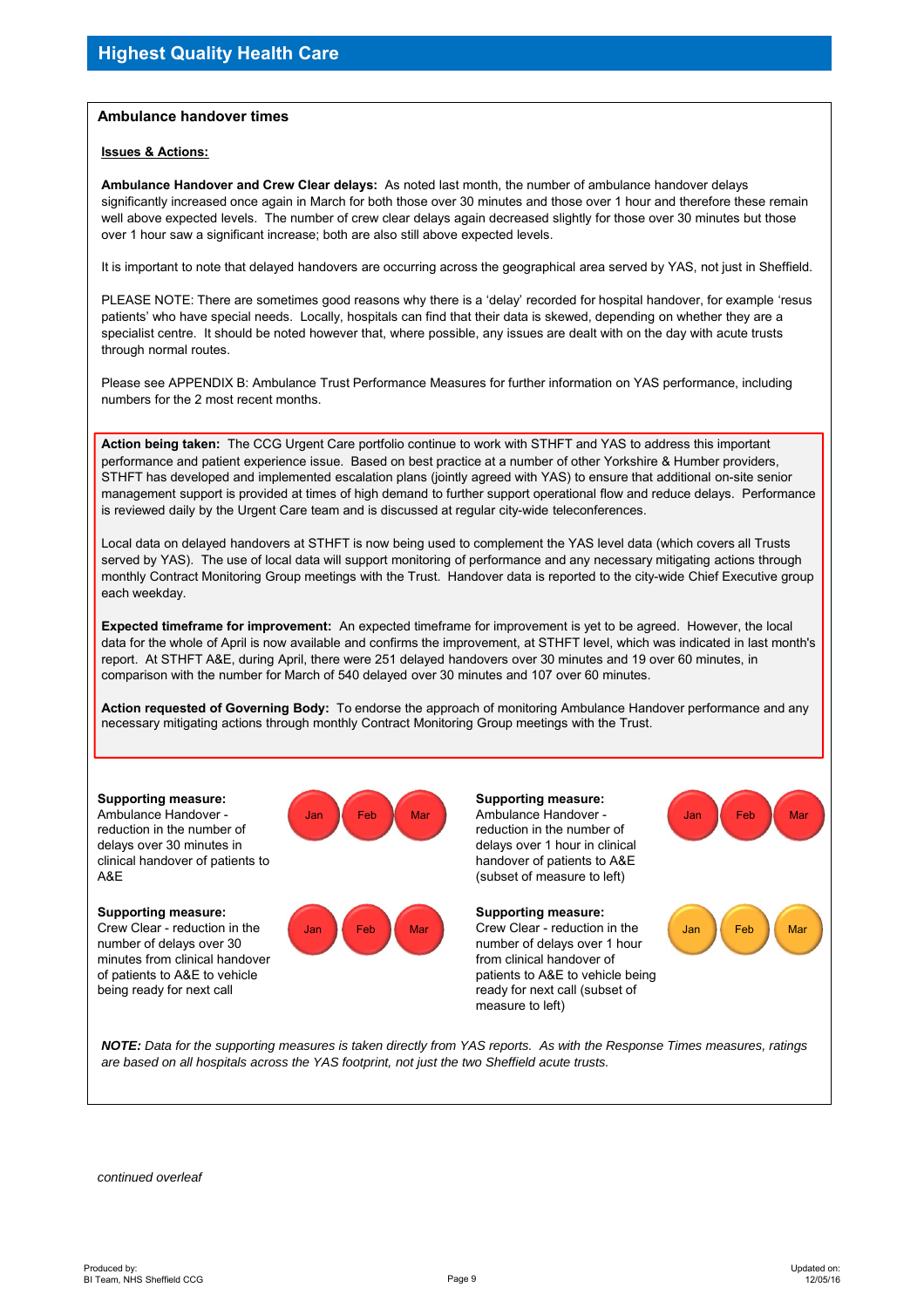

*Being in mixed-sex hospital accommodation can be difficult for some patients for a variety of personal and cultural reasons. Therefore, mixed-sex accommodation needs to be avoided, except where it is in the overall best interest of the patient or reflects their personal choice.*

#### **Issues & Actions:**

There was 1 breach at a non-Sheffield provider in September that has been attributed to Sheffield CCG and, as this measure is for 2015/16 as a whole, the pledge has therefore not been met for the year.



#### **Cancelled Operations**

*It is distressing for patients to have an operation cancelled at short notice. If an operation has to be cancelled at the last minute for reasons which are not clinical reasons, then patients should be offered another date which is within 28 days of the original date.*

**PLEASE NOTE: There is no published threshold for these measures. NHS England have, however, noted that success for a Provider (Trust) would be a reduction in the number of cancelled operations. The position reported below is based on the combined total reported positions for both Sheffield Teaching Hospitals NHS Foundation Trust and Sheffield Children's NHS Foundation Trust, to give an indication of performance. A green rating will be based on a continuing reduction of cancelled operations.**

#### **Issues & Actions:**

**Operations cancelled, on or after the day of admission (including the day of surgery), for non-clinical reasons to be offered another binding date within 28 days:** As noted previously, 4 such cancelled operation (where the patient was not subsequently offered another binding appointment for surgery within 28 days) were reported by STHFT in Quarter 3 2015/16. This is an increase from the 1 reported in Q2 15/16.

SCHFT did not report any patients not offered another appointment within 28 days in Q3.

#### **Supporting measure:**

Operations cancelled, on or after the day of admission (including the day of surgery), for nonclinical reasons to be offered another binding date within 28 days



**Supporting measure:** No urgent operation to be cancelled for a 2nd time or more



#### **Mental Health**

*When patients are discharged from psychiatric inpatient care, they should be followed up by Mental Health Services within 7 days, to ensure that they have appropriate care and support.*

#### **Supporting measure:**

95% of people under adult mental illness specialties on CPA to be followed up within 7 days of discharge (YTD)



*NOTE: CPA = Care Programme Approach. This is a particular way of assessing, planning and reviewing someone's mental health care needs.*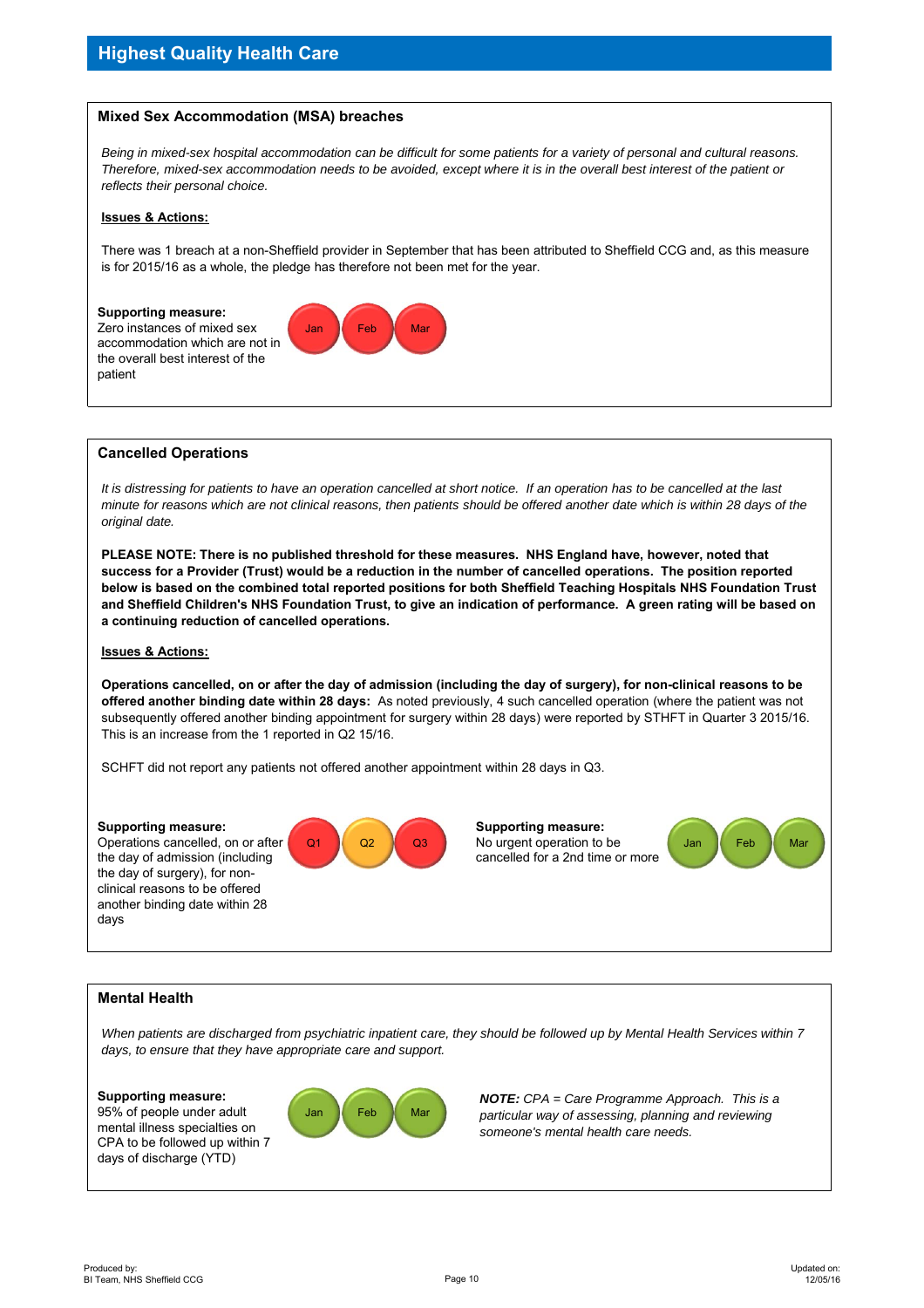## **Quality and Safety**

## **Treating and caring for people in a safe environment and protecting them from harm**

### **Patient Safety - Health Care Acquired Infections (HCAIs)**

*Preventing infections resulting from medical care or treatment in hospital (inpatient or outpatient), care homes, or the patient's own home.*

#### **2015/16 summary**

#### **Clostridium Difficile:**

- Sheffield CCG The total number of cases recorded in 2015/16 was slightly over the expected amount (206 vs 194) but is less than the total recorded in 2014/15 (213 vs 193).
- STHFT The total number of cases recorded in 2015/16 is within the expected amount (78 vs 87) and is also lower than the total recorded in 2014/15 (93 vs 94).
- SCHFT The total number of cases recorded in 2015/16 exceeded the expected amount (8 vs 3) and was higher than the total recorded in 2014/15 (6 vs 4).

#### **MRSA:**

- Sheffield CCG Although 4 cases were attributed to the CCG (i.e. the patient was a Sheffield resident) in 2015/16, only 1 case was assigned to the CCG. Assignment of a case following a Post Infection Review is the important factor because the organisation that has been assigned the case takes responsibility for it and any shared learning that is identified.
- STHFT No cases were recorded in 2015/16.
- SCHFT No cases were recorded in 2015/16.

**2016/17 April summary** - full reporting to commence in the next edition of this report.

- **Clostridium Difficile:** Preliminary April data indicates that 20 cases were recorded for the CCG (7 more than in March), 8 were recorded for STHFT and none were recorded for SCHFT.
- **MRSA:** Preliminary April data indicates that 1 case occurred at STHFT; a Post Infection Review (PIR) is underway. The patient is not a Sheffield resident and will therefore not be included in the CCG figures. (No cases recorded at SCHFT.)

| This table compares the number of cases of infection   |     |                                                         |              |     |              |       |  |  |
|--------------------------------------------------------|-----|---------------------------------------------------------|--------------|-----|--------------|-------|--|--|
| reported by the CCG/Trust against their commitment for |     | <b>Clostridium Difficile</b><br><b>MRSA Bacteraemia</b> |              |     |              |       |  |  |
| the current month and 2015/16 so far.                  | CCG | <b>STHFT</b>                                            | <b>SCHFT</b> | CCG | <b>STHET</b> | SCHET |  |  |
| Number of infections recorded during Mar-16            |     |                                                         |              | 13  |              |       |  |  |
| Number of infections forecast for this month           |     |                                                         |              | 16  |              |       |  |  |
| Number of infections recorded so far in 2015/16        |     |                                                         |              | 206 | 78           |       |  |  |
| Number of infections forecast for this period          |     |                                                         |              | 194 | 87           |       |  |  |





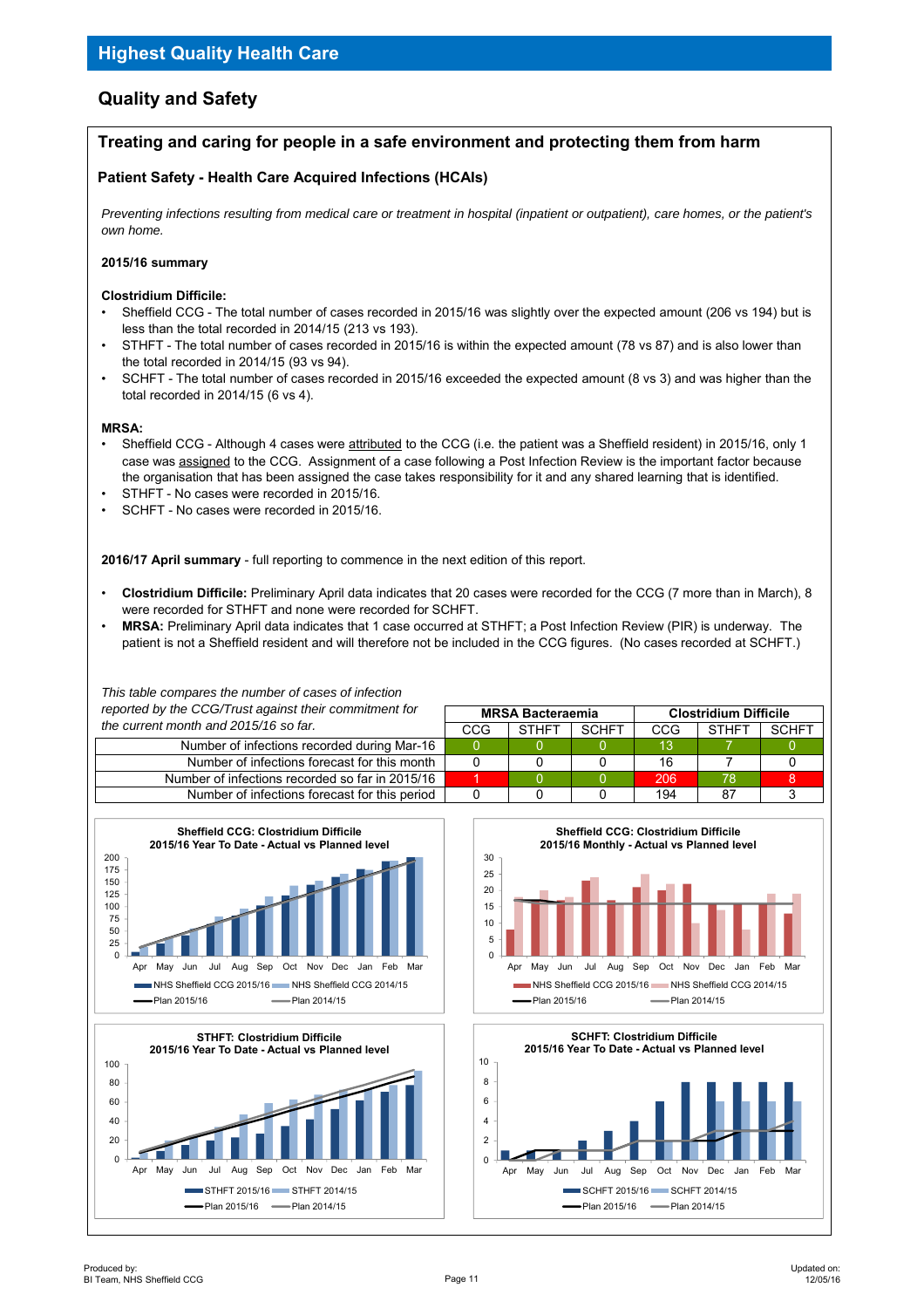#### **Treating and caring for people in a safe environment and protecting them from harm - continued**

#### **2016/17 Commissioning for Quality and Innovation (CQUIN) scheme**

The CQUIN payment framework enables commissioners to reward excellence, by linking a proportion of healthcare providers' income to the achievement of local quality improvement goals. The CQUIN scheme is available to any provider of healthcare services commissioned under an NHS Standard Contract. The scheme is intended to deliver clinical quality improvements and drive transformational change, and impact on reducing inequalities in access to services, the experiences of using them and the outcomes achieved.

The national CQUINs were published on 10<sup>th</sup> March for the 2016/17 contract.

The national indicators are:

- 1. NHS staff health and wellbeing
- 2. Identification and early treatment of Sepsis
- 3. Improving the physical health for patients with severe mental illness (PSMI) (Mental Health only)
- 4. Cancer 62 day waits
- 5. Antimicrobial resistance

We are currently reviewing the requirements for Trusts but on first look the Sepsis indicator is extremely challenging and it is anticipated that this will apply to STHFT and SCHFT. The majority of the indicators in the scheme are broken down into subindicators. The progress with local schemes is good, with the three Foundation Trusts having agreed a scheme in principle.

#### **Regulations**

**Care Quality Commission (CQC) Regulatory Reviews**

There are no updates to report this month.

#### **Ensuring that people have a positive experience of care**

*It is important that patients experience good care in all services whether at their GP Practice, via out-of-hours services, in hospital or in the community.*

The following section is concerned with experience of care across health services, including eliminating mixed sex accommodation and GP In-hours/Out-of-hours services (bi-annual update - next is due around July 2016).

For the CCG Governing Body meetings held in public (which, from February 2016, occur in alternate months) this section will also include a focus on patient experience (including FFT published results) at one of the three Sheffield Trusts: Sheffield Teaching Hospital NHS Foundation Trust, Sheffield Children's NHS Foundation Trust or Sheffield Health and Social Care NHS Foundation Trust - these will be on rotation. SHSCFT's update will be provided in the next edition of this report.

#### **Eliminating Mixed Sex Accommodation**

**2015/16 summary:** There were no breaches in March at any of the Sheffield-based Trusts, nor attributed to the CCG from other Trusts. However, as this measure is based on the whole year, due to the breach at a non-Sheffield provider in September that had been attributed to Sheffield CCG, the pledge has therefore not been met for 2015/16.

Please see the NHS Constitution - Rights & Pledges section of this report (page 10) for monitoring of the MSA measure.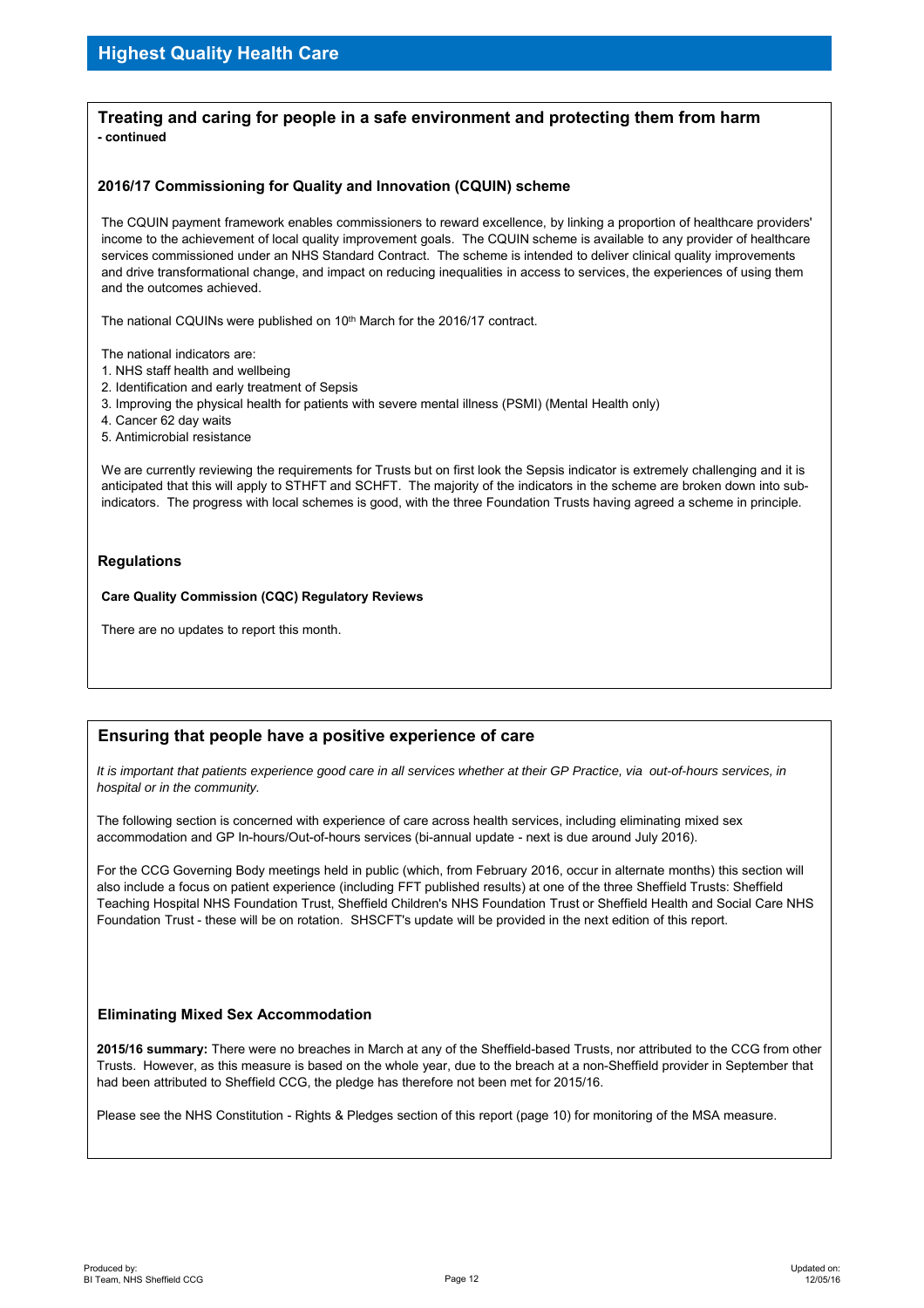## **Clostridium Difficile - Quarterly Update and Benchmarking**

#### **Summary of 2015/16 \***

Although Sheffield CCG is committed to working with local providers to minimise the number of Clostridium Difficile (C.Diff) infection cases, the number recorded in 2015/16 was just over target; based on validated data there were 206 cases attributable to the CCG - the forecast level was 194. (In 2014/15, there were 213 cases against a forecast level of 193.)

For STHFT, the commitment was to have no more than 87 cases in 2015/16, compared to 94 last year. The number of cases incurred in March (13) was fewer than the previous 3 months (all 16) and in 2015/16 as a whole, STHFT had 15 fewer cases (78) than in 2014/15 (93) and met their forecast.

For SCHFT, the commitment was to have no more than 3 cases in 2015/16, compared to 4 last year. No cases were recorded after December but, for 2015/16 as a whole, SCHFT has 2 more cases (8) than in 2014/15 (6) and, as with last year, therefore exceeded their forecast.

*\* Although April data for C.Diff is shown in the Quality and Safety section of this report, March is used here to allow for full benchmarking of National figures, as National data for this becomes available slightly later.*

*PLEASE NOTE: For the core Cities chart - Birmingham, Leeds and Manchester are made up of 3 CCGs, Bradford and Newcastle of 2 CCGs and the rest of 1 CCG.*

**In each of the charts below, Sheffield's position (CCG or STHFT/SCHFT) is distinguished by the highlighted bar.**

#### **CCG Comparison**



The chart above shows that, in 2015/16, Sheffield had the second highest number of C.Diff infections in the West and South Yorkshire and Bassetlaw (WSYB) area.

Sheffield was above the regional average of 92.1 C.Diff cases, along with Leeds.

#### **Acute Trust Comparison**



The chart above shows that STHFT had the second highest number of C.Diff cases in 2015/16 of WSYB acute trusts.

78 cases were reported for STHFT against a regional average of 39.7; this equates to 89.66% of their annual target of 87 cases in 2015/16.

SCHFT had the lowest number of C.Diff cases in the region but reported 8 cases in 2015/16 against a plan of 3.



When compared to the core Cities, Sheffield had the third highest number of C.Diff cases in 2015/16.

With 206. Sheffield was just above the core Cities average of 197.5 C.Diff cases, along with Birmingham and Leeds.



*\* The Trusts compared have been chosen as they are Teaching/University Trusts of a large size.*

STHFT had the third highest number of C.Diff cases when compared to these Trusts; Leeds had the highest number of cases.

The 78 cases reported at STHFT was higher than the average for the group, of 65.3 cases. Leeds, Nottingham and Birmingham were also above the group average.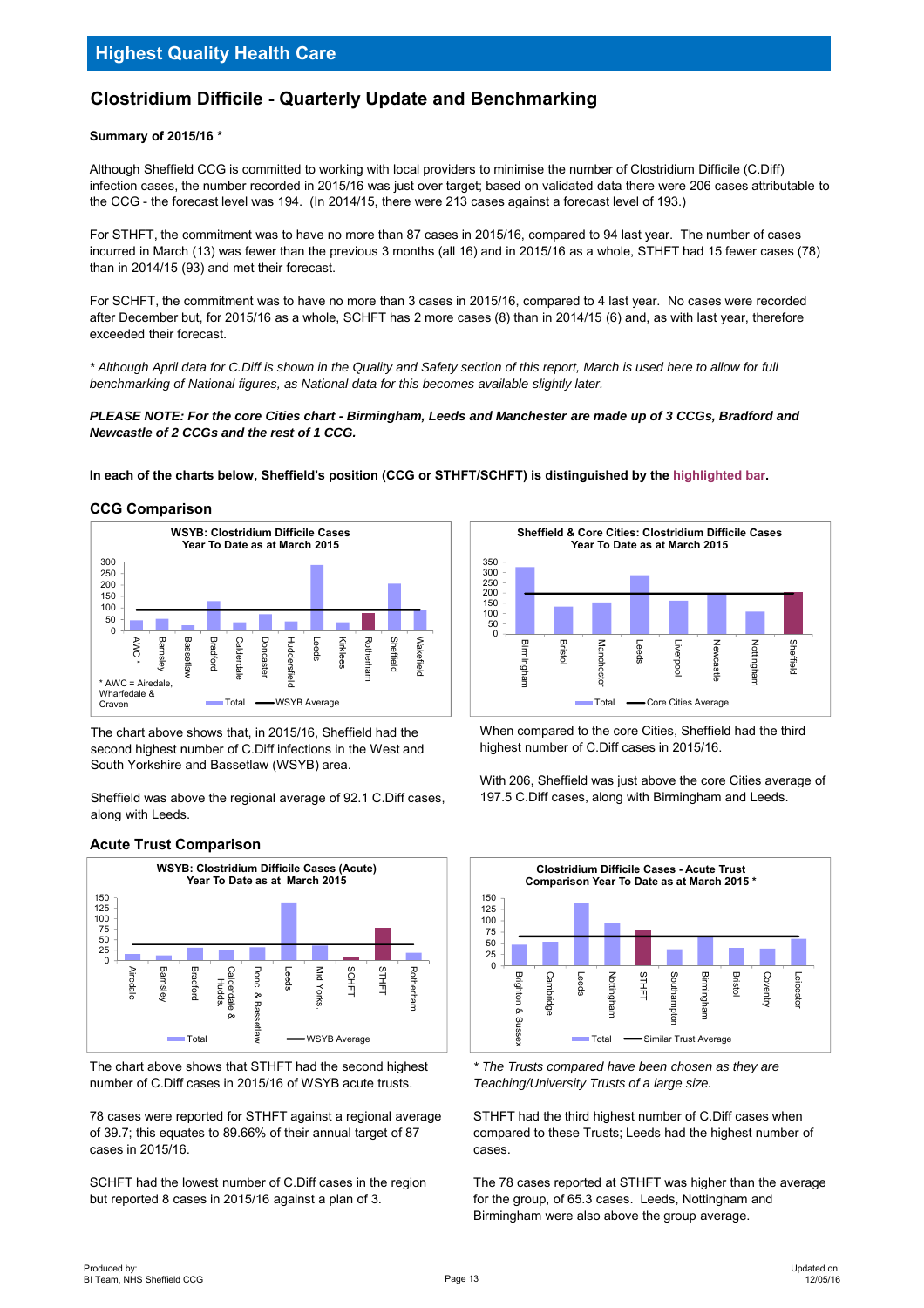## **Summary Hospital Mortality Indicator - Quarterly Update and Benchmarking**

The Summary Hospital Mortality Indicator (SHMI) is a ratio of the observed number of deaths to the expected number of deaths for a provider; the lower the ratio, the better, as less deaths are occurring.

The observed number of deaths is the total number of patient admissions to the hospital that resulted in a death either in-hospital or within 30 days post-discharge from the hospital.

The expected number of deaths is calculated from a risk-adjusted model with a patient case-mix of age, gender, admission method, year index, Charlson Co-morbidity Index and diagnosis grouping.

A 3-year dataset is used to create the risk adjusted models and a 1-year dataset is used to score the indicator. The 1-year dataset used for scoring is a full 12 months up to and including the most recently available data on the dataset. The 3-year dataset is a full 36 months up to and including the most recently available data on the dataset.

The STHFT value for October 2014 to September 2015, at 0.929, is very slightly lower than for July 2014 to June 2015 (0.930) and is still below the expected value. This is a positive position for Sheffield residents.



To reflect the new NHS landscape, the above chart shows providers who have submitted data in the North of England (NoE). Sheffield (STHFT) has been distinguished by the **dark blue** bar and the other core Cities that lie within the NoE by the **tan** bars.

STHFT is the best ranked provider within the NoE and 19th on a National level. 18 of the above trusts are below the National average, of which 4 (STHFT, Central Manchester, Newcastle and South Manchester) are Core Cities within the NoE. On a National core Cities level, only Cambridge has a lower value (10th) than STHFT.



Within the South Yorkshire & Bassetlaw area, STHFT have a lower value than the other trusts that have submitted data. This equates to 8.17% lower than the area average and 7.42% lower than the National average. The next lowest trust is Barnsley.

STHFT and Barnsley are below both the area and National average positions.



The STHFT value has fluctuated slightly over the time series and remains better (lower) than expected.

The latest position of 0.929 (Oct-14 to Sep-15) is 5.38% lower (better) than the previous period (0.930 - Jul-14 to Jun-15).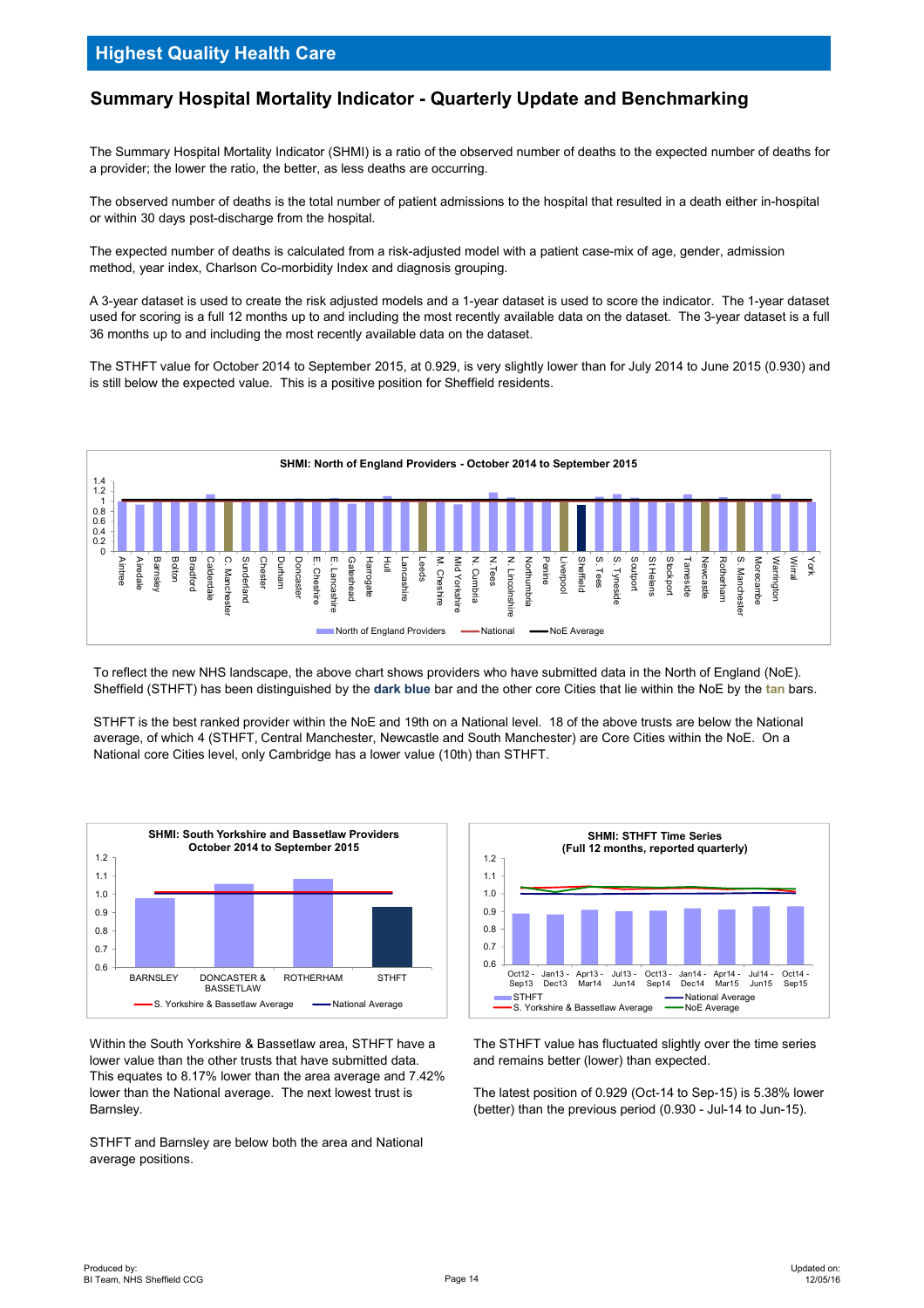### **Composition of 2015/16 Quality Premium**

*\* RAG (red, amber, green) rating for the measure's components - where applicable - and for the overall measure*

| <b>Area</b>                                   | <b>Quality Premium measure</b>                                                                                                                                                                                                                        | Part <sup>*</sup> | <b>Overal</b> | <b>Proportion</b><br>of QP                              |
|-----------------------------------------------|-------------------------------------------------------------------------------------------------------------------------------------------------------------------------------------------------------------------------------------------------------|-------------------|---------------|---------------------------------------------------------|
| Reducing premature<br>mortality               | Reducing potential years of life lost                                                                                                                                                                                                                 |                   |               | 10%                                                     |
|                                               | Avoidable emergency admissions - composite measure of:<br>a) unplanned hospitalisation for chronic ambulatory care sensitive conditions                                                                                                               |                   |               | 20%                                                     |
|                                               | b) unplanned hospitalisation for asthma, diabetes and epilepsy in children                                                                                                                                                                            |                   |               |                                                         |
| <b>Urgent</b> and<br>emergency care           | c) emergency admissions for acute conditions that should not usually require hospital<br>admission                                                                                                                                                    |                   |               |                                                         |
|                                               | d) emergency admissions for children with lower respiratory tract infection                                                                                                                                                                           |                   |               |                                                         |
|                                               | Increase in the number of patients admitted for non-elective reasons, who are<br>discharged at weekends or bank holidays                                                                                                                              |                   |               | 10%                                                     |
|                                               | Reduction in the number of patients attending an A&E department for mental health-<br>related needs who wait more than 4hrs to be treated and discharged, or admitted,<br>together with a defined improvement in the coding of patients attending A&E |                   |               | 10%                                                     |
| Mental health                                 | Reduction in the number of people with severe mental illness who are currently<br>smokers                                                                                                                                                             |                   |               | 15%                                                     |
|                                               | Increase in the proportion of adults in contact with secondary mental health services<br>who are in paid employment                                                                                                                                   |                   |               | 5%                                                      |
| Patient safety                                | Improved antibiotic prescribing in primary and secondary care - composite measure<br>of: a) reduction in the number of antibiotics prescribed in primary care                                                                                         |                   |               | 10%                                                     |
|                                               | b) reduction in the proportion of broad spectrum antibiotics prescribed in primary care                                                                                                                                                               |                   |               |                                                         |
|                                               | c) secondary care providers validating their total antibiotic prescription data                                                                                                                                                                       |                   |               |                                                         |
| Local measures                                | 5% reduction (vs 2013/14 baseline) in the volumes of "Not Normally Admitted" under<br>75s (including children) at the two local hospitals                                                                                                             |                   |               | 10%                                                     |
|                                               | A rise to 17% (FOT 14/15 8%, 2012/13 baseline 11.4%) of all GP referred routine<br>out-patient firsts being booked by electronic means                                                                                                                |                   |               | 10%                                                     |
| <b>NHS Constitution</b><br>requirements       | <b>Constitution measure</b>                                                                                                                                                                                                                           |                   |               | <b>Reduction</b><br>applied to<br>QP if not<br>achieved |
|                                               | Patients on incomplete non-emergency pathways (yet to start treatment) should have<br>been waiting no more than 18 weeks from referral *                                                                                                              |                   |               | 30%                                                     |
| <b>NHS Constitution</b><br>measures affecting | Patients should be admitted, transferred or discharged within 4hrs of their arrival at<br>an A&E department *                                                                                                                                         |                   |               | 30%                                                     |
| <b>Quality Premium</b>                        | Max. 2 week (14 day) wait from urgent GP referral to 1st outpatient appointment for<br>suspected cancer                                                                                                                                               |                   |               | 20%                                                     |
|                                               | Red 1 ambulance calls resulting in an emergency response arriving within 8 minutes                                                                                                                                                                    |                   |               | 20%                                                     |

*NOTE: Measures in grey are awaiting further clarification or data availability*

*\* A&E 4hr waits: Please see data note re: availability - and other STHFT info - in the NHS Constitution section (page 6)*

**Patient Safety - Improved Antibiotic Prescribing:** As noted last month, local data for Quarter 3 of 2015/16, in comparison to the baseline year (2013/14) indicates good progress continues to be made and, if this is maintained over the year, we are on track to achieve the Quality Premium measure. Local data for Quarter 4 is not yet available.

#### **Measures not currently being met**

**Red 1 ambulance calls resulting in an emergency response arriving within 8 minutes:** See NHS Constitution section - Ambulance response times (page 8).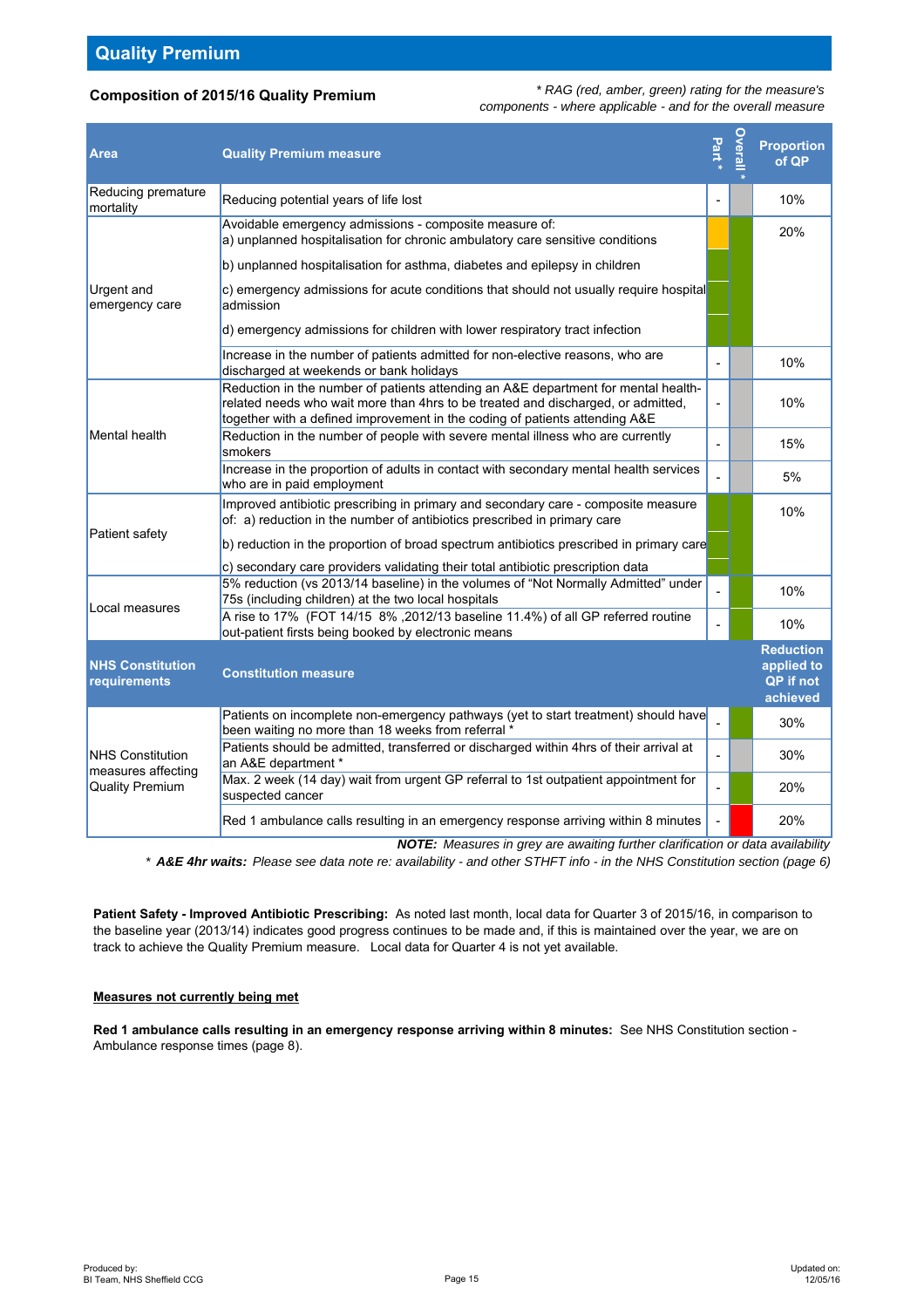#### **Our commitment to ensure the commissioning decisions and actions we take improve health care for the people of Sheffield**

#### **Nationally decided measures:**

An overview of current CCG progress against all of these measures, categorised by CCG clinical portfolio, is shown in APPENDIX A: Health Economy Performance Measures Summary.

#### **Sheffield CCG Commissioning Intentions:**

Sheffield CCG Commissioning Intentions for 2015-2019 set out five key ambitions for improving health outcomes for the population of Sheffield. Progress against these ambitions during 2015/16 is shown below.

#### **Ambition 1: All those who are identified to have emerging risk of admission, through risk stratification, are offered a care plan, agreed between them and their clinicians**

For people who have long term health conditions, **person-centred holistic plans** help to maximise their independence and reduce deterioration and crises in their health. 90% of Sheffield GP Practices, along with community nursing services across the city, are participating in the GP-led Person-centred care planning service.

During 2015/16, 7550 care plans have been completed. Patients have been asked to provide feedback, via a survey, on their experience of care planning. From the 377 responses returned to date we know that:

- 86% said they felt more confident about managing their own health
- 62% said they would make changes in terms of their health or managing their condition as a result of the appointment

We have continued to develop our approach to person centred care and care planning, and secured funding to continue the programme in 2016/17.

#### **Ambition 2: To have integrated primary and community based health and social care services underpinned by care planning and a holistic approach to long-term conditions management to support people living independently at home**

We have continued work with **Age UK Sheffield** to help us better understand the role of the voluntary sector in the development of integrated teams in the community.

St Luke's Hospice are piloting the use of technology to increase the reach of their specialist community palliative care team. In addition, we have a Macmillan GP working with the CCG to support primary care with the new national guidance around the very end of life - *One Chance to Get it Right* - via a series of events for Primary Care colleagues and GP practice visits. Sheffield is taking part in the National Diabetes Prevention Programme (NDPP) which aims to identify those people known to be at high risk of developing diabetes and help them to change their lifestyle and thus reduce their risk of developing the disease. The next stage is for the CCG to take part in a procurement exercise to appoint the provider that will deliver the service for Sheffield.

The CCG's Primary Care Development Nurses have worked with GP Practices to identify **patients with Atrial Fibrillation** (a heart condition that causes an irregular and often abnormally fast heart rate) who could benefit from receiving anti-coagulation treatment, as this will help us to continue to prevent strokes in Sheffield. We are hopeful that the data being collected for 2015/16 will show a positive change in those receiving appropriate anti-coagulation. Additionally, we are **working with the Stroke Association** to help integrate the new 'Life after Stroke' centre which they are developing, into the Stroke patient pathway.

We have continued our work on the **respiratory programme** and are testing a new way of providing education and support to people with Chronic Obstructive Pulmonary Disease (COPD). We have also been working hard to ensure that more people that will benefit are able to access pulmonary rehabilitation.

The **Cancer Health Needs Assessment** completed in 2015/16 in collaboration with Public Health colleagues has generated a number of improvement plans to address health inequalities identified around the incidence, diagnosis and deaths from cancer. We have initiated patient, public and wider stakeholder engagement work to inform the development of the improvement programme.

We are also working closely with Sheffield Teaching Hospitals NHS Foundation Trust to improve the **waiting times** from referral to treatment, for those people who are referred by their GP with a suspicion of cancer.

The implementation of a **revised colorectal pathway** for patients requiring follow-up after treatment for colorectal cancer has now been embedded. This aims to ensure that more patients are able to benefit from receiving their follow-ups closer to home with their GP, rather than having to return to the hospital.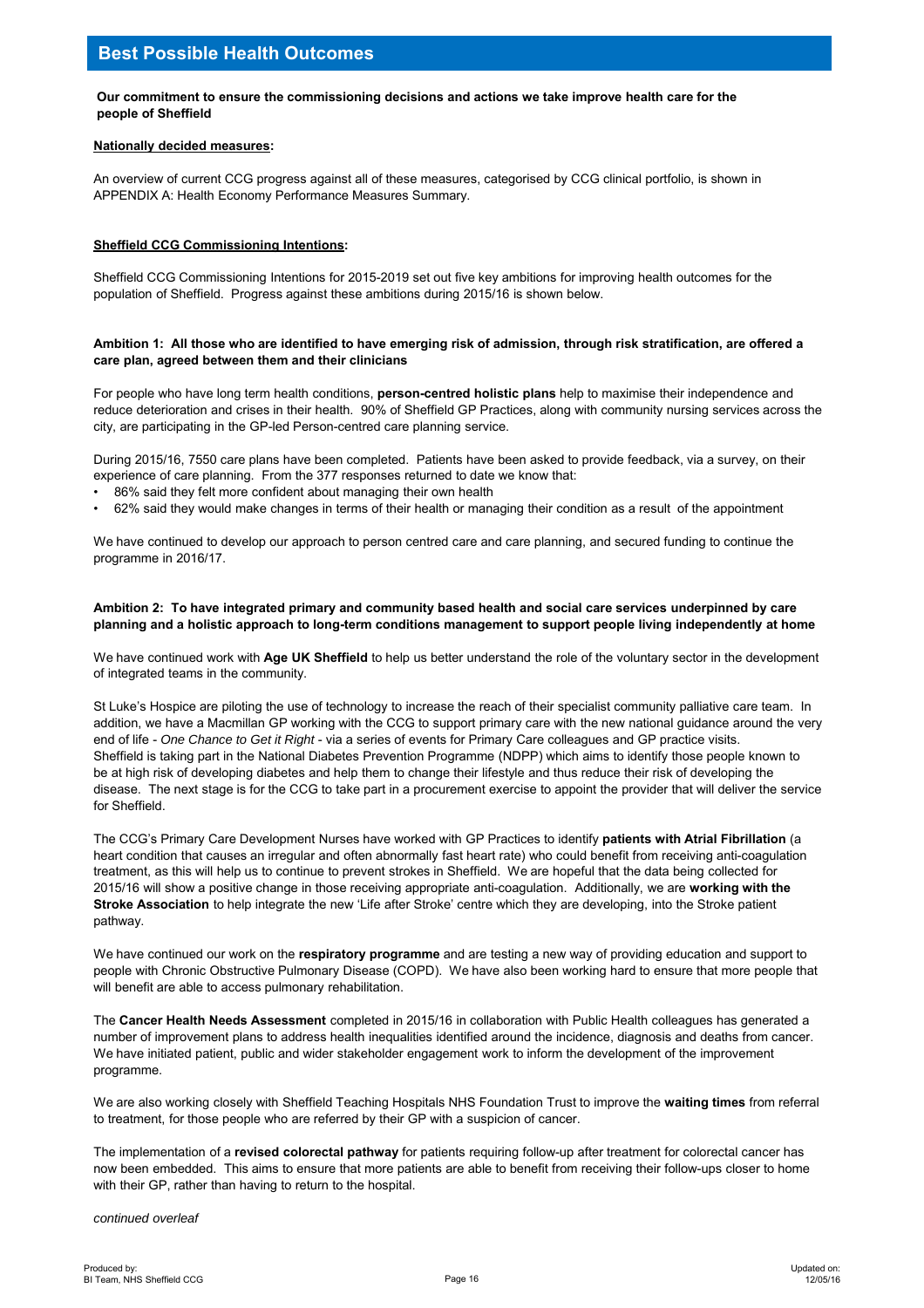## **Best Possible Health Outcomes**

#### **Ambition 2 - continued:**

Whilst continuing to engage with people in Sheffield to review **local needs and priorities for urgent care** in the city and inform planning of future services, we have undertaken work with partner organisations across the city to improve care for patients across the urgent care pathway. We have worked closely with partner organisations to make sure that when patients no longer need hospital care, they are able to be discharged safely and swiftly. This is not only in the best interest of the patient being discharged but, just as importantly, means that hospital beds are available for those patients who require admission from the Accident and Emergency department. This in turn allows emergency care staff to focus on the next patient arriving at the department.

#### **Ambition 3: Care requiring a specialist clinician will be brought closer to home, changing the place or method of delivery for a significant proportion of current hospital attendances**

We continue to make progress in development of a **new approach to commissioning outpatient services**. This new approach (known as CASES) has been discussed with patients, to gain insight into their experiences and their view that the changes we are planning are the right ones.

Some of the patients we spoke to gave examples of their experiences in attending hospital when they did not think it was necessary - that a phone call or information provided to their GP would be good alternatives. Many asked us to do more to give them the information they need to help them manage their own healthcare. This information has been used in our clinician to clinician discussions across a number of specialties at the hospital (STHFT) and is helping us to collaboratively develop the CASES concept in more detail.

Following the patient event a **patient lead** has continued to provide insight as the CASES concept has been developed.

CASES aims to provide Sheffield patients with services that deliver:

- Joined up working between GPs and hospital clinicians
- Services delivered in the community
- Education for clinicians and patients
- Support for patients to help them manage their own healthcare
- Increased use of technology (e.g. telemedicine)
- Ensuring every contact counts for patients

We are now moving forward to implement a CASES pilot across seven hospital specialties, continuing to build on the joint working between primary and secondary care that has been the focus of work to date between the CCG Elective Care portfolio, STHFT and, via Primary Care Sheffield, GP Practices. This is in addition to the improvements already made during 2015/16 in the following specific areas:

- **Endometrial Sampling** in the past women have had to go to hospital in order to receive this simple sampling procedure we are now extending a successful pilot we developed with GPs and Gynaecology consultants to train more GP practices to offer the service across Sheffield practices.
- In Sheffield we conduct very high numbers of **gastroscopies**  Gastroenterology consultants told us they felt that a number of these were not really necessary and patients could avoid having to undergo this rather unpleasant procedure. We have therefore worked together with the hospital to develop new pathways, educational resources and guidelines to help referrers to know when the right time is to refer the patient for the procedure.
- **Oraya Therapy** we have supported consultants at STHFT to implement this new treatment which means that patients can receive an alternative therapy in ophthalmology. The new service means some patients no longer need to receive as many eye injections at the hospital.

#### **Ambition 4: We will reduce the number of excess early deaths in adults with serious mental illness to be in line with the average of the best three core cities in England and achieve similar improvements in life expectancy for people with learning disabilities**

Following work to expand the **Mental Health Liaison Service** to extend the hours of service and improve response times at A&E, the CCG is going out to tender for a new enhanced service. The enhanced service will provide more Mental Health liaison expertise to help improve the care of people with mental health problems, learning disability, autism and dementia when coming into contact with physical health services at STHFT and in the community.

Continued work between mental health practitioners working directly with South Yorkshire Police officers in the police control room and out on the road, **assessing and dealing with people in mental health crisis**, is resulting in fewer people needing to be taken into police cells as a 'place of safety'. Additionally, agreement has been reached with Sheffield Health and Social Care NHS Foundation Trust to increase capacity at SHSCFT to respond to those who do need a place of safety.

Recruitment of additional staff to the **Early Intervention Service** is enabling people experiencing psychosis to be seen earlier by specialist clinicians and Sheffield is meeting the new national standards for provision of such services.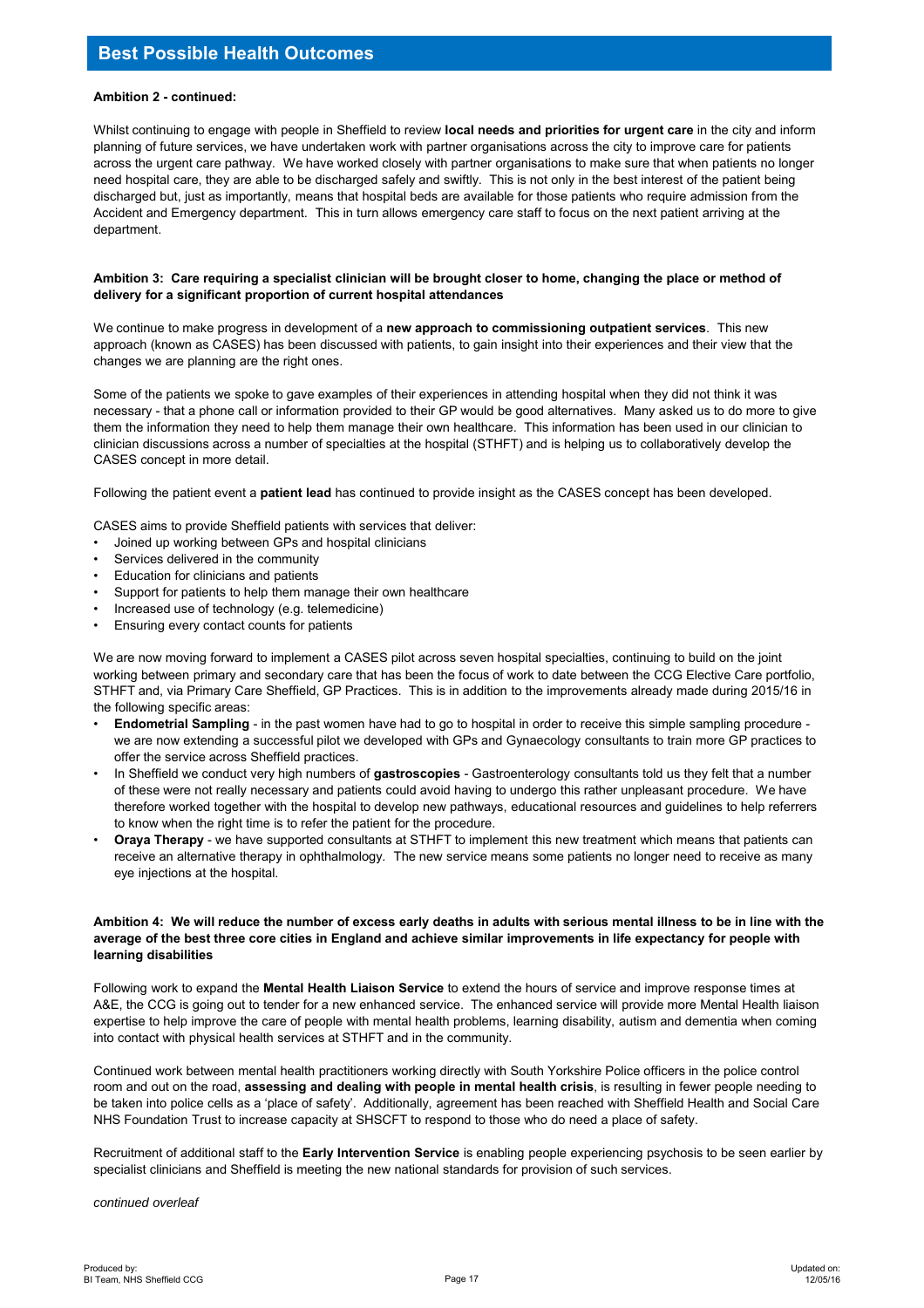#### **Ambition 4 - continued:**

The **IAPT (Improving Access to Psychological Therapies)** service continues to manage people with more complex needs compared to other IAPT services. The CCG has supported work to provide a wider range of ways for people to access the **service**, including improved online resources.

Over the last year, a number of people with enduring mental ill health have been brought back to Sheffield for more appropriate **care closer to home**, enabling them to leave inappropriate long-term Inpatient care. Additionally, this year has seen more people leaving Inpatient rehabilitation services and moving onto community based packages of care to promote their recovery and deinstitutionalisation.

A Psychiatric Intensive Care Unit, opened in December 2015 by SHSCFT, will reduce the number of people going out of city for intensive mental health care services.

The CCG's plans for commissioning **Learning Disability services**, and how these services are delivered, is being informed by a citywide Health Needs Assessment which has been undertaken with Public Health colleagues in Sheffield City Council.

People with learning disability who are being cared for in a hospital environment have received an in-depth review of their care through the completion of **Care and Treatment Reviews**. This forms part of our work on Transforming Care - the nationally mandated programme to enable more people to live in the community, with the right support, and close to home. Care and Treatment reviews ensure individuals are getting the right care, in the right place that meets their needs, and that they are involved in decisions about their care.

We have worked on redesigning the autism and neurodevelopment service for people over the age of 16. This redesign has been informed by work with people with direct experience of autism ('experts by experience') and family carers.

#### **Ambition 5: We will have put in place support and services that will help all children have the best possible start in life**

Having received full assurance by NHS England of Sheffield's **Transformation Plan for Emotional Wellbeing and Mental Health for Children and Young People**, we were awarded transformation funds to support implementation of our plan.

The first phase of delivery of our local transformation plan is now underway. We have new provision in place for individuals within eating disorders, are reducing waiting times for eating disorder services and have developed proposals for a new home treatment service.

New ways of **providing mental health support into our schools** within Sheffield are being piloted. This is alongside pilot initiatives for mental health in-reach in schools for children and young people in school who need emotional wellbeing support. The initiatives aim to improve the skills and knowledge of staff working in schools (with funding secured from the Department for Education).

The **engagement of young people** in how we are transforming the provision of services is building, with young people from an organisation called Chilypep helping to lead service redesign and telling us what is important to young people in Sheffield.

A joint panel involving health, education and social care for children with complex needs has been established which is working to improve the assessment and review processes for this group of children, removing duplication and improving joint planning arrangements.

The Children's Portfolio has undertaken an engagement exercise with families that use **Ryegate Respite Unit**. This has provided some qualitative data which is informing the review and options appraisal for the children's overnight respite service.

Working with the Council and NHS Foundation Trusts in the city, the Portfolio has finalised a **new pathway for health input into Education, Health and Care (EHC) Plans for children and young people with special educational needs and disabilities**. The new process will ensure health services are systematically and effectively involved in EHC plans where appropriate and will provide reassurance and clarity to young people and their families on how health are involved.

We have worked with Sheffield Children's NHS Foundation Trust to develop a new clinic to ensure children needing access to healthcare from a specialist get access from their local GP surgery and we are working to get this rapid access clinic up and running so children get the right care as quickly as possible.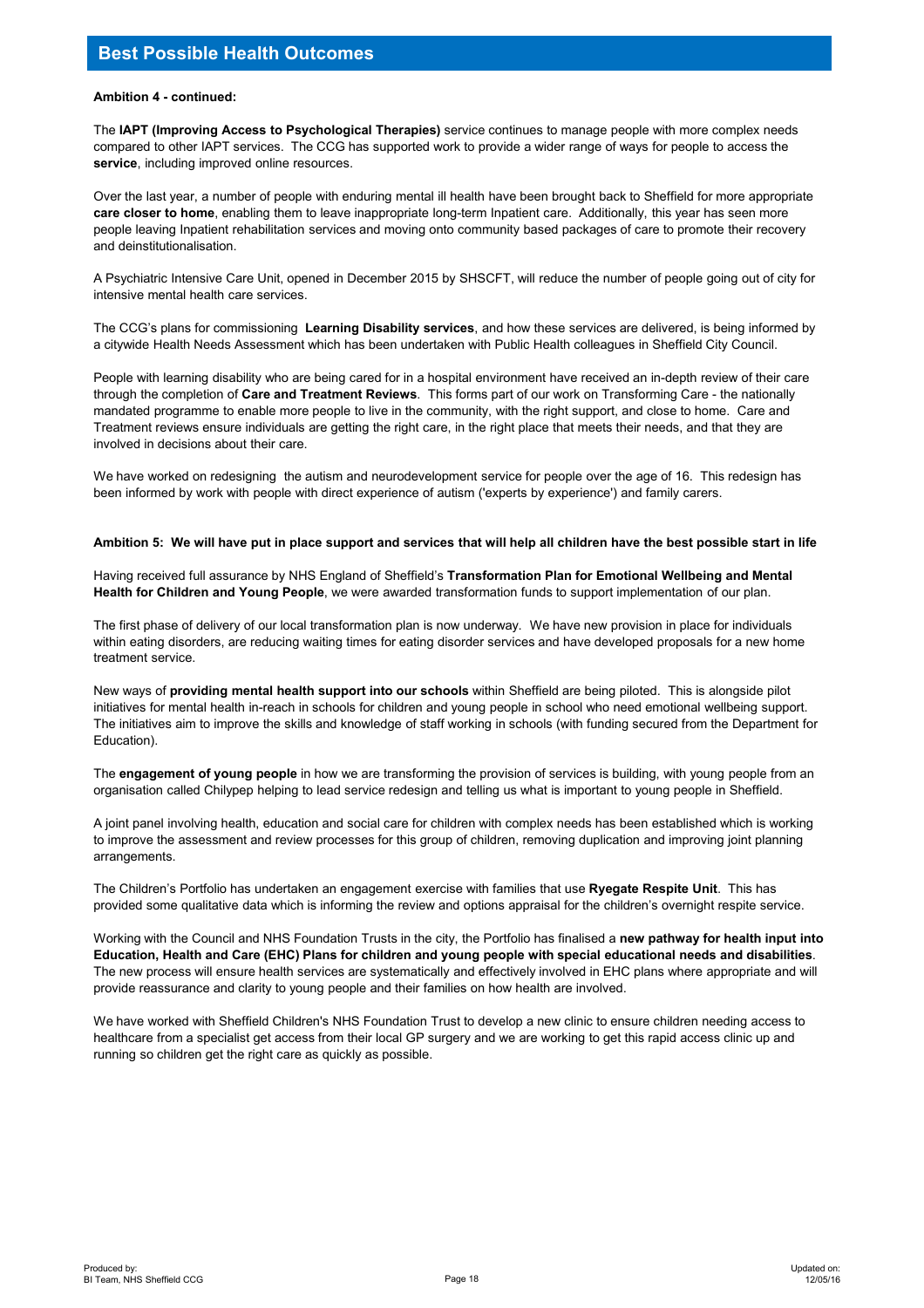# Appendices

# Quality & Outcomes Report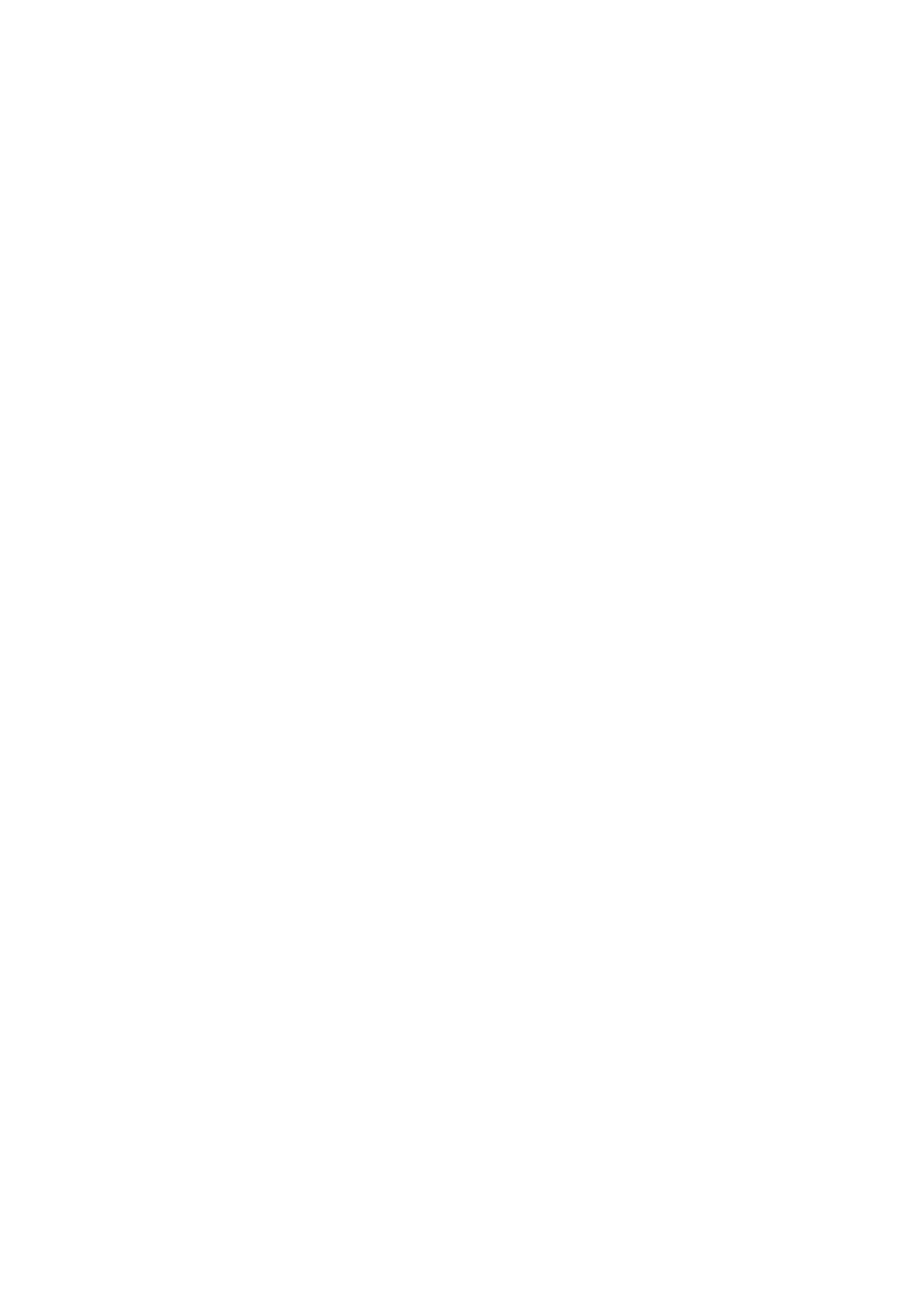## **APPENDIX A: Health Economy Performance Measures Summary**

The tables below highlight measures from NHS England's Five Year Forward View, as recorded in the document 'The Forward View Into Action: Planning For 2015/16' divided, where appropriate, into portfolios.

Red, amber and green (RAG) ratings represent the latest known position for performance against each relevant measure. **Where possible, the RAG rating is against March 2016 performance as at the 11th May 2016 - year to date where appropriate.**

**PLEASE NOTE:** Some targets are made up of several measures. Also, Referral to Treatment and Diagnostic Waits data is nonpublished data and is therefore subject to change once the final, published data is available.

#### Key

\* - Data is currently not available for the measure YTD - Year To Date QTR - Quarterly N/A - Measure is not applicable to this organisation WIP - Method/format of measurement is work in progress



*continued overleaf (inc. all footers / notes)*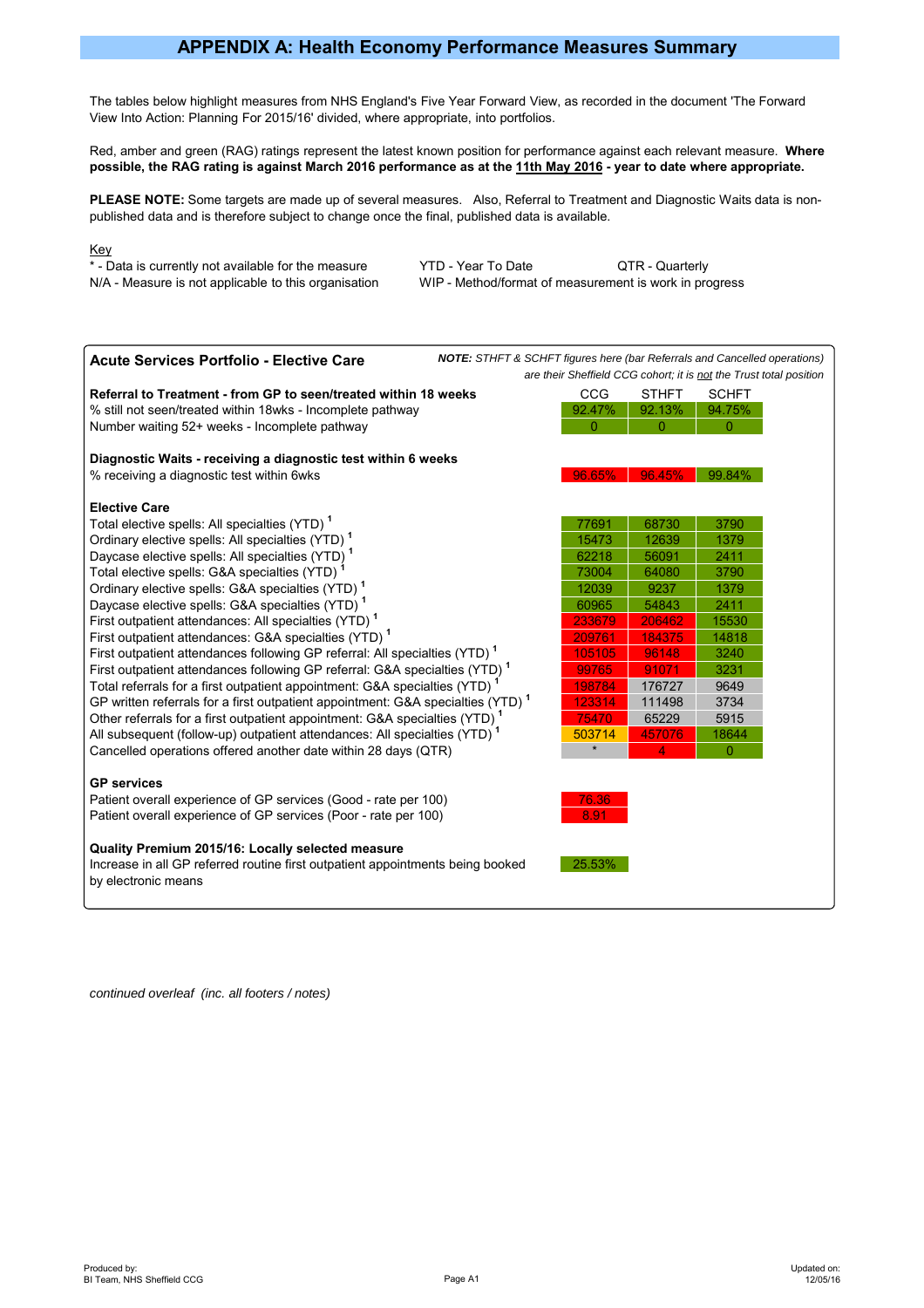#### **Urgent Care**

#### **Non-elective Care**

% seen/treated within 4 hours of arrival in A&E (YTD)<sup>2</sup>

LOCAL: % seen/treated within 4 hours of arrival in A&E (YTD)<sup>2</sup> Trolley waits in A&E (patients waiting over 12 hours to be seen/treated)

Non-elective spells: All specialties (YTD)<sup>1</sup>

Non-elective spells: G&A specialties (YTD)<sup>1</sup>

A&E attendances - Type 1 A&E departments (YTD)<sup>3</sup>

A&E attendances - All A&E departments (YTD)<sup>3</sup>

Unplanned hospitalisation for chronic ambulatory care sensitive conditions<sup>4</sup> Emergency admissions - acute conditions that should not require admission <sup>4</sup> Unplanned hospitalisation for asthma, diabetes and epilepsy in under 19s<sup>4</sup> Emergency admissions for children with lower respiratory infections (LRTI)<sup>4</sup> LOCAL: Unplanned hosp for chronic ambulatory care sensitive conditions LOCAL: Em admissions - acute conditions that should not require admission <sup>4</sup> LOCAL: Unplanned hosp for asthma, diabetes and epilepsy in under 19s<sup>4</sup> LOCAL: Em admissions for children with lower respiratory infections (LRTI)<sup>4</sup> Urgent operations cancelled for the second time

|  |  | <b>GP Out-of-hours services</b> |  |
|--|--|---------------------------------|--|
|--|--|---------------------------------|--|

Patient overall experience of out of hours GP services (Good - rate per 100) 67.43 Patient overall experience of out of hours GP services (Poor - rate per 100) 15.53

#### Yorkshire Ambulance Service (YAS)

Category A response in 8 mins (RED 1 most time-critical e.g. cardiac arrest YTD) Category A response in 8 mins (RED 2 less time-critical e.g. strokes and fits YTD) Category A response in 19 mins (YTD)<sup>5</sup>

Ambulance handover delays - of over 30 minutes <sup>6</sup> Ambulance handover delays - of over 1 hour <sup>6</sup>

Ambulance crew clear delays - of over 30 minutes <sup>6</sup>

Ambulance crew clear delays - of over 1 hour <sup>6</sup>

#### **Quality Premium 2015/16: Locally selected measure**

Reduction in emergency admissions for acute conditions that should not usually  $\sqrt{479.05}$ require hospital admission for under 75s (including children) at STHFT and SCHFT (YTD variance from plan)

#### **Active Ageing, Cancer, End of Life Care and Long Term Conditions**

*The National measures on unplanned admissions for chronic ACSC monitored by this portfolio ultimately relates to Urgent Care, so are summarised in that section, above*

|                                                                                | তত         |              |              | <b>NOTE: STHFT &amp;</b>  |
|--------------------------------------------------------------------------------|------------|--------------|--------------|---------------------------|
| Potential years of life lost (PYLL - rate per 100,000) <sup>7</sup>            | 1976.3     |              |              | <b>SCHFT Cancer waits</b> |
| Proportion of people feeling supported to manage their condition               | 64.6%      |              |              | figures are their         |
| Health-related quality of life for people with long-term conditions            | 72.0       |              |              | Sheffield CCG cohort; it  |
| Proportion of older people (65 and over) who were still at home 91 days after  | 76.5%      |              |              | is not the Trust total    |
| discharge from hospital into reablement/rehabilitation services                |            |              |              | position                  |
|                                                                                |            |              |              |                           |
| <b>Cancer Waits (YTD)</b>                                                      | <b>CCG</b> | <b>STHFT</b> | <b>SCHFT</b> |                           |
| % seen within 2 weeks - from GP referral to first outpatient appointment       | 94.10%     | 94.08%       | 100.00%      |                           |
| % seen within 2 weeks - as above, for breast symptoms                          | 97.13%     | 97.31%       | N/A          |                           |
| % treated within 31 days-from diagnosis to first definitive treatment          | 97.81%     | 98.03%       | 95.00%       |                           |
| % treated within 31 days - subsequent treatment (surgery)                      | 95.96%     | 95.81%       | 100.00%      |                           |
| % treated within 31 days - subsequent treatment (drugs)                        | 99.86%     | 99.85%       | 100.00%      |                           |
| % treated within 31 days - subsequent treatment (radiotherapy)                 | 99.75%     | 99.74%       | N/A          |                           |
| % treated within 62 days - following an urgent GP referral                     | 88.33%     | 88.45%       | N/A          |                           |
| % treated within 62 days - following referral from an NHS screening service    | 96.20%     | 96.39%       | N/A          |                           |
| % treated within 62 days - following Consultant's decision to upgrade priority | 85.26%     | 85.43%       | N/A          |                           |
|                                                                                |            |              |              |                           |

*NOTE: STHFT & SCHFT Non-elective spells figures are their Sheffield CCG cohort; it is not the Trust total position*

| CCG     | STHFT   | SCHFT  |
|---------|---------|--------|
| 95.78%  | 94.85%  | 97.89% |
|         | 94.87%  | 97.67% |
| $\star$ | 0       | 0      |
| 66116   | 59350   | 2967   |
| 52048   | 45720   | 2967   |
| 158986  | 50774 * | 50699  |
| 188254  | 65363 * | 50699  |
| 944.3   | N/A     | N/A    |
| 1372.0  | N/A     | N/A    |
| 188.6   | N/A     | N/A    |
| 395.9   | N/A     | N/A    |
| 716.30  | N/A     | N/A    |
| 1086.96 | N/A     | N/A    |
| 189.85  | N/A     | N/A    |
| 324.29  | N/A     | N/A    |
|         | n       |        |

 $\sim$ 

|   | CCG    | <b>STHFT</b> | <b>SCHFT</b> | YAS    |
|---|--------|--------------|--------------|--------|
| 5 | 74.94% | N/A          | N/A          | 70.94% |
| 5 | 74.47% | N/A          | N/A          | 71.35% |
|   | 97.82% | N/A          | N/A          | 94.99% |
|   | N/A    | 666          |              | 4033   |
|   | N/A    | 114          | n            | 1082   |
|   | N/A    | 34           | ŋ            | 529    |
|   | N/A    | 10           |              | 51     |
|   |        |              |              |        |

*continued overleaf (inc. all footers / notes)*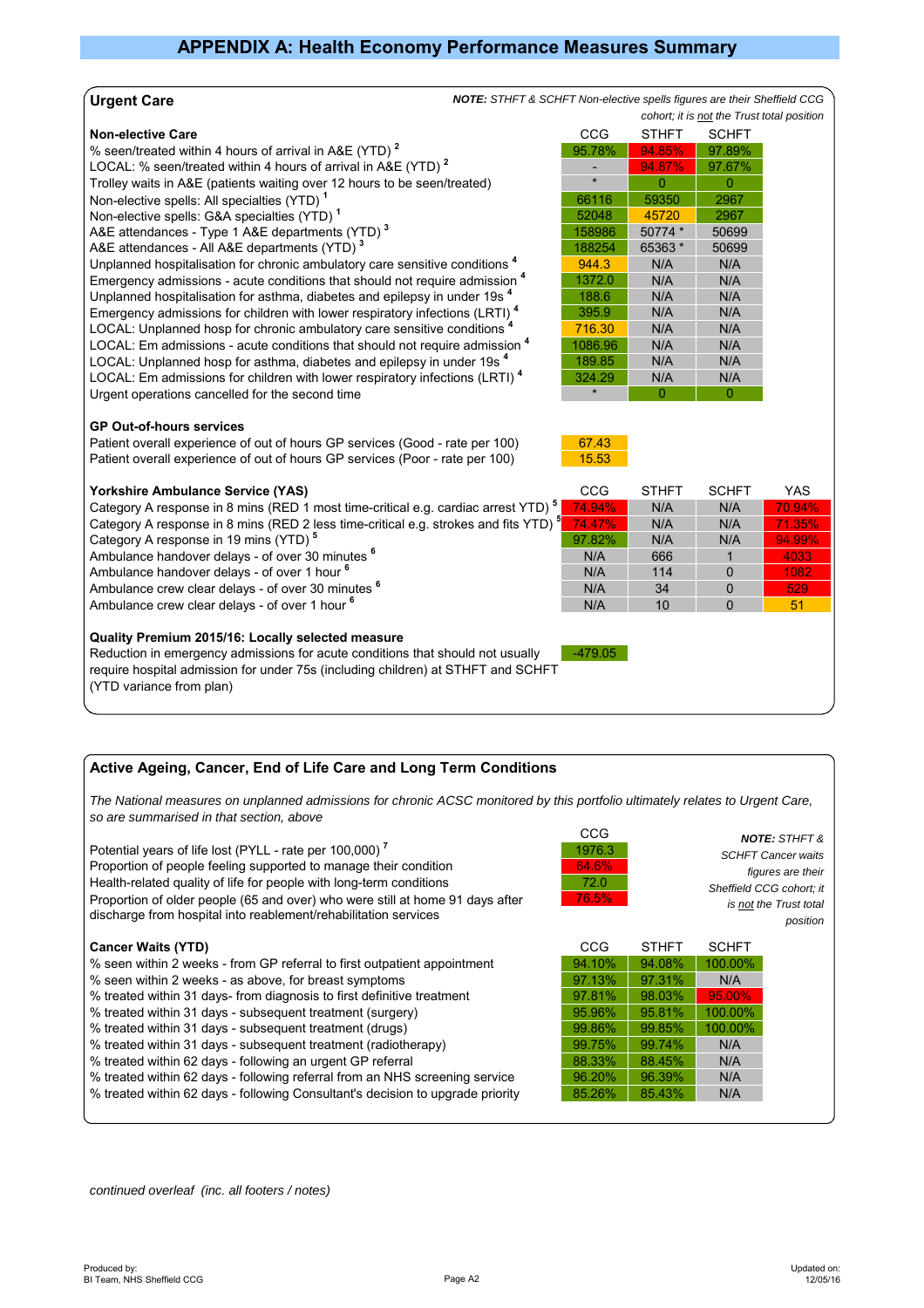## **APPENDIX A: Health Economy Performance Measures Summary**

#### **Mental Health, Learning Disabilities and Dementia**



### **Children, Young People and Maternity**

*The 2 National measures monitored by this portfolio*

- *Unplanned hospitalisation for asthma, diabetes and epilepsy in under 19s*
- *Emergency admissions for children with lower respiratory infections (LRTI)*

*ultimately relate to Urgent Care and so are summarised in that portfolio section; please see previous page.*

| <b>Quality Standards</b>                                                                                                                                                                                                                                                             |            |                                                    |              |               |
|--------------------------------------------------------------------------------------------------------------------------------------------------------------------------------------------------------------------------------------------------------------------------------------|------------|----------------------------------------------------|--------------|---------------|
| <b>Patient Safety</b>                                                                                                                                                                                                                                                                | CCG        | <b>STHFT</b>                                       | <b>SCHFT</b> | <b>SHSCFT</b> |
| MRSA bacteraemia infections (YTD)                                                                                                                                                                                                                                                    |            | 0                                                  | 0            | N/A           |
| Clostridium Difficile (C Diff) infections (YTD)                                                                                                                                                                                                                                      | 206        | 78                                                 | 8            | N/A           |
| Mixed Sex Accommodation (MSA) breaches (YTD)                                                                                                                                                                                                                                         |            | $\Omega$                                           | O            | O             |
| Hospital deaths attributable to problems in care                                                                                                                                                                                                                                     | <b>WIP</b> | <b>WIP</b>                                         | <b>WIP</b>   | <b>WIP</b>    |
| <b>Patient Experience</b><br>Patient experience of hospital care<br>Friends and Family test: Inpatient - Response rate 9<br>Friends and Family test: Inpatient - % Recommended 9<br>Friends and Family test: A&E - Response rate 9<br>Friends and Family test: A&E - % Recommended 9 | <b>WIP</b> | <b>WIP</b><br>30.93%<br>95.73%<br>22.56%<br>80.81% | <b>WIP</b>   |               |

**\* CCG data is not collected and so is estimated from provider data submissions**

#### *FOOTNOTES OVERLEAF*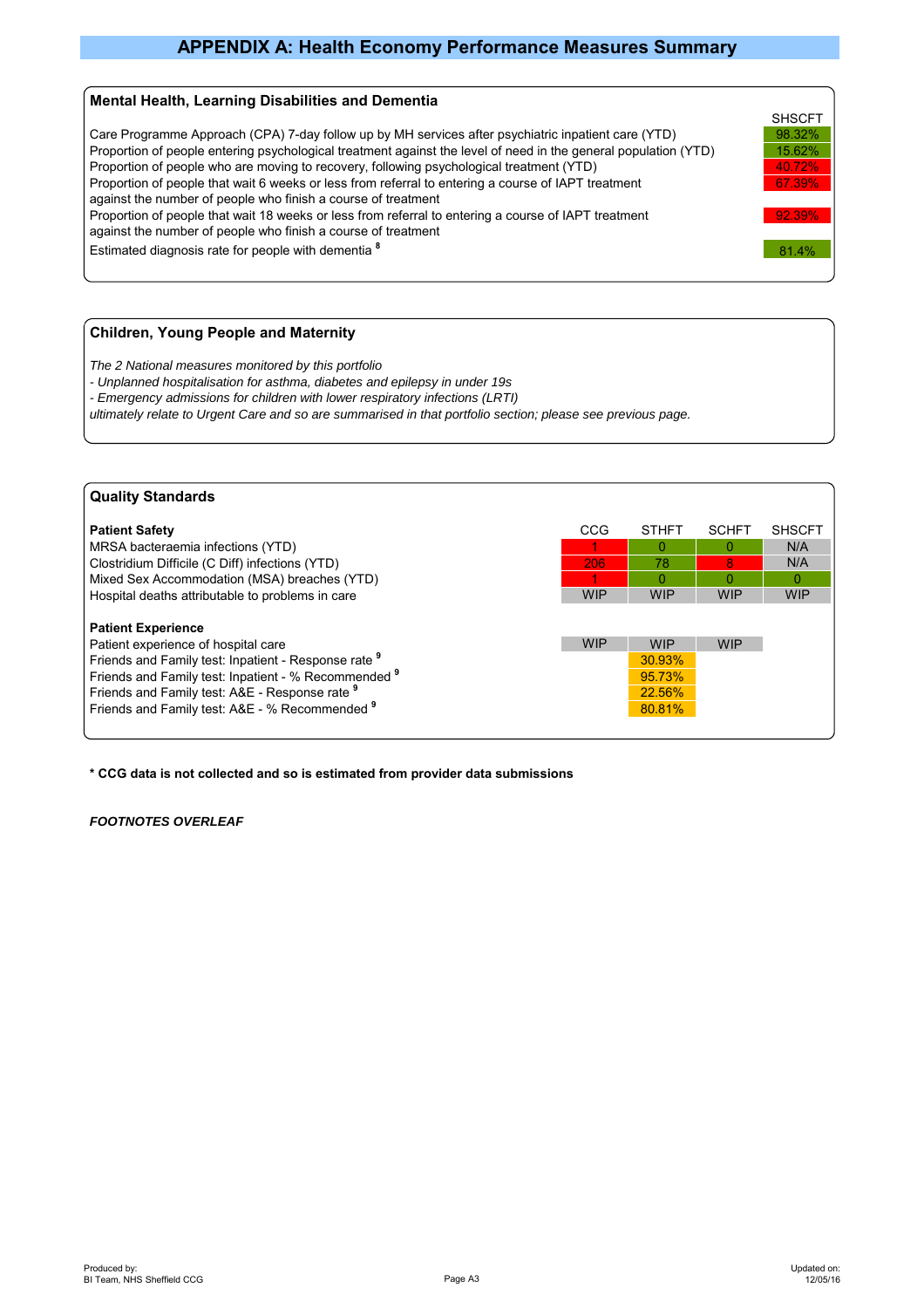#### **Footnotes:**

#### **Acute Services Portfolio - Elective Care and Urgent Care**

#### **1 Activity (Elective, Non-elective and Outpatient) measures:**

- *These measures cannot be interpreted directly in conjunction with Trusts' contract/activity monitoring reporting*
- Trusts' Contract Activity monitoring as summarised in APPENDIX C of this report is the agreed Sheffield
- CCG-purchased plan for STHFT and SCHFT respectively for all (i.e. not just G&A\*) activity
- The measures here relate to progress against outline plans which the CCG were required to submit nationally, for all activity that might be attributed to the CCG - that is, the majority of activity would be expected from STHFT and SCHFT but there will be Sheffield CCG registered patient activity at other Trusts around the country, for which an estimate has been factored in to the tota
- The majority of the activity measures will be monitored against nationally submitted SUS (secondary uses service) data GP Referrals data is not available via SUS and so will, as per previous years, continue to be monitored via the Monthly Activity Return (MAR) or Quarterly Activity Return (QAR) submitted to the Department of Health
- Measures on the number of referrals will not be rated for STHFT or SCHFT as plans are not provided for these by CCG
- \* G&A specialties = General & Acute does not include, for example, Obstetrics, Mental Health and Community services

#### **2 % seen/treated within 4 hours of arrival in A&E: CURRENTLY AS AT END OF SEPTEMBER, APART FROM SCHFT**

- CCG position = total reported from any provider on the national A&E SITREP collections allocated to CCGs using proportions of each provider's A&E activity data submitted to SUS for that CCG - mapping provided by the Department of Health (as per NHS England source guidance)
- STHFT & SCHFT positions = total reported from the provider on the national A&E SITREP collections
- LOCAL: STHFT & SCHFT positions = total provider position from their daily A&E data  *As national SITREP data is a month behind, local position is provided for a more up-to-date/timely position for the Trusts It is not accurate to provide a % for the CCG from these but an overall picture of performance can be estimated*

#### **3 Number of attendances at A&E departments:**

- CCG position = total reported from any provider in nationally submitted SUS data (as per NHS England source guidance)
- STHFT & SCHFT positions = total reported from the provider on the national A&E SITREP collections
- SCHFT has a Main A&E department only, so all attendances are Type 1 in nature
- \* **NOTE:** STHFT position remains as at the end of August 2015, as official data is not yet available (see note on page 1)

#### **4 Emergency Admissions/Unplanned Hospitalisation:**

- Position shown here is the latest published figure (Oct-14 to Sep-15 PROVISIONAL)
- This figure is the Directly standardised rate (DSR) per 100,000 registered patients (the 2 children's measures use <19s only) - LOCAL position shown here is the latest YTD position taken from nationally submitted SUS (secondary uses service) data
- This figure is the indirectly standardised rate per 100,000 registered patients (the 2 children's measures use under 19s only)

#### **5 Category A responses:**

- CCG position has been included for information, but all CCGs are officially measured against the YAS total position

#### **6 Ambulance handover/crew clear times:**

- Whilst official data source and data quality is determined, CCG position reported is as per the YAS total position

#### **Active Ageing, Cancer, End of Life Care and Long Term Conditions**

**7 PYLL:**

 - 2014 position; RAG in Quality Premium section is greyed out because this will be the 2015 position and this will not be published until c.Sep-16 - direction of travel/expected position is therefore not yet known for certain

#### **Mental Health, Learning Disabilities and Dementia**

#### **8 Dementia diagnosis rate:**

- Mar-16 position from NHS England (informed by Health and Social Care Information Centre - HSCIC - data)

#### **Quality Standards**

#### **9 Friends and Family Test:**

- Rated against improvement on previous period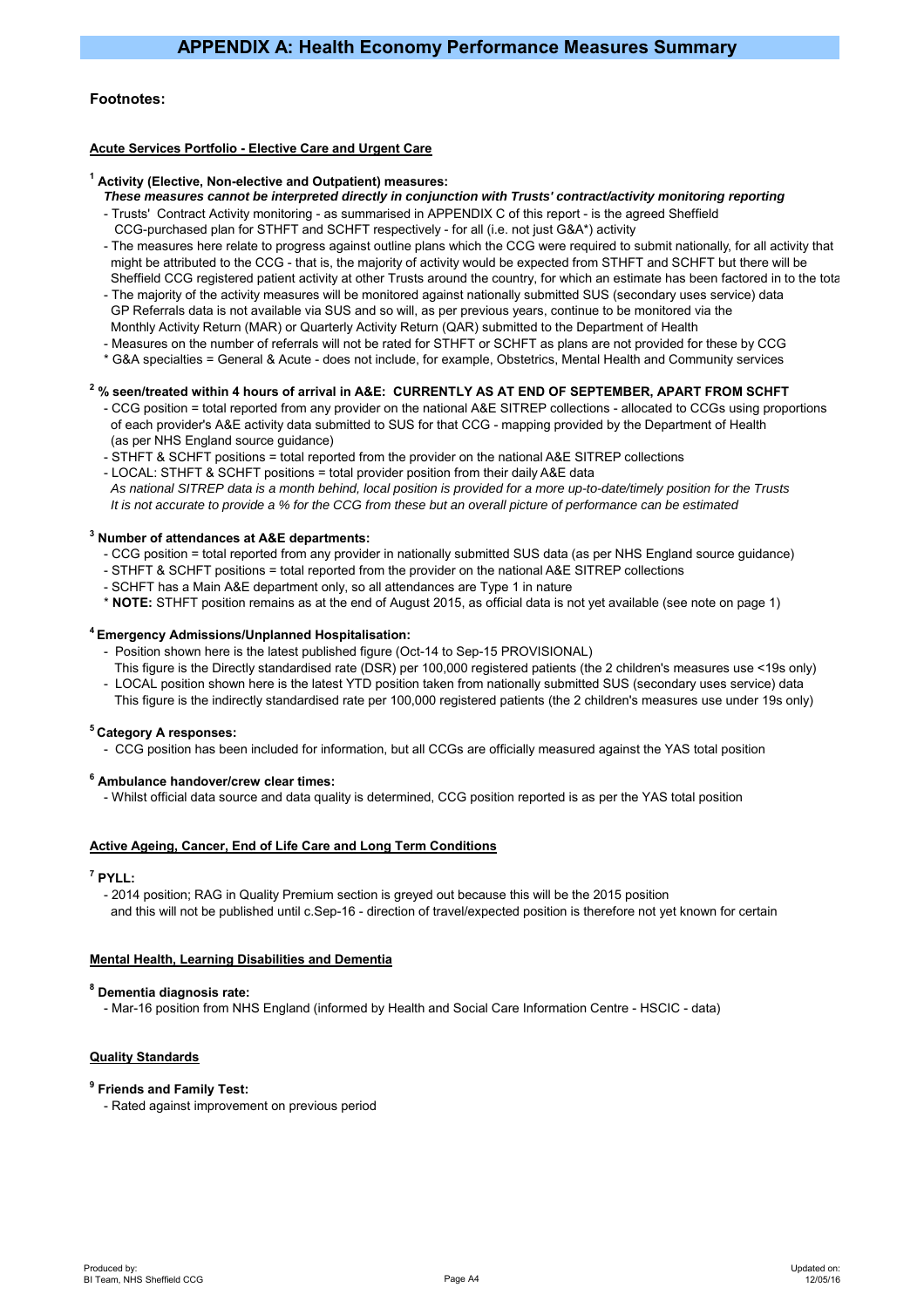## **Sheffield Health and Social Care NHS Foundation Trust**

#### **Crisis Resolution / Home Treatment**

As at the end of March (so completing 2015/16) there were 1,418 home treatment interventions against the 12-month target of 1,202; this equates to 17.97% more patients benefiting from this service than originally planned during 2015/16.

#### **CPA 7 day follow up**

March's monthly performance was 95.65%, as 1 patient was not followed up within 7 days. A visit/attempts to contact the patient were made during the 7 days; the patient has subsequently received their follow-up. Given this occurrence, along with the 2 follow-ups over 7 days recorded in December and the ones in November and July, the final 2015/16 YTD position stands at 98.32%; this does, however, remain above the national target of 95%.

#### **Psychosis intervention**

During 2015/16 the focus of performance reporting for the EIS (Early Intervention Service) pathway is changing to reflect the new national standards relating to access to treatment within 2 weeks of referral. A new collection commenced in January 2016 (to cover December 2015 data). This access target needs to have been achieved by 1<sup>st</sup> April 2016.

The nationally submitted data for these first few months shows the SHSCFT position fluctuates quite widely; due to small numbers, a change in 1 person not seen can have a big effect on the percentage seen within 2 weeks. The CCG continue to receive weekly updates on the position and discussions are ongoing around improving and sustaining delivery of the new standard, including staff recruitment, staff retention and delivery of full range of NICE (National Institute for Health and Care Excellence) approved care packages.

#### **Psychological therapy services (Improving Access to Psychological Therapies - IAPT)**

*\* Nationally published data is now available for these measures and so has replaced the local data - provided directly from Sheffield Health and Social Care NHS Foundation Trust (SHSCFT) - that was being used until we could replicate these. Please note that, although this data is several month's behind the locally available data, this is the most appropriate reporting, being the official data source quoted in national guidance.*

**The number of people who received psychological therapy and are moving to recovery:** The Sheffield IAPT service has an open approach to accepting referrals and therefore often works with both severe and complex patients plus patients whose needs are considered below the threshold of other IAPT services. This is regarded positively by the CCG and referrers. However, this adversely impacts on the local 'recovery rate'.

**IAPT 6 week / 18 week waiting times:** These access targets need to be achieved by 1<sup>st</sup> April 2016. With discussions around these continuing between the CCG and the trust - and the position from local, estimated data - the CCG has had assurance from SHSCFT that they will achieve both the 6 week and the 18 week standard.

| <b>SHSCFT Indicators</b>                           |               |                 |         |        |
|----------------------------------------------------|---------------|-----------------|---------|--------|
|                                                    | <b>Target</b> | February        | March   | Change |
| Crisis Resolution / Home Treatment (YTD)           | 1202          | 1294            | 1418    |        |
| Psychosis Intervention - new cases (YTD)           | 75            | 197             | 228     |        |
| Psychosis Intervention - maintain capacity (YTD)   | 270           | 249             | 255     |        |
| CPA 7 day follow up (YTD)                          | 95%           | 98.54%          | 98.32%  |        |
|                                                    |               |                 |         |        |
|                                                    |               |                 |         |        |
|                                                    |               | <b>December</b> | January |        |
| % receiving Psychological Therapy (IAPT) (YTD) *   | 18.04%**      | 13.91%          | 15.62%  |        |
| % IAPT patients moving to recovery (YTD) *         | 50%           | 40.77%          | 40.72%  |        |
| % waiting 6wks or less, from referral, for IAPT *  | 75%           | 72.73%          | 67.39%  |        |
| % waiting 18wks or less, from referral, for IAPT * | 95%           | 94.32%          | 92.39%  |        |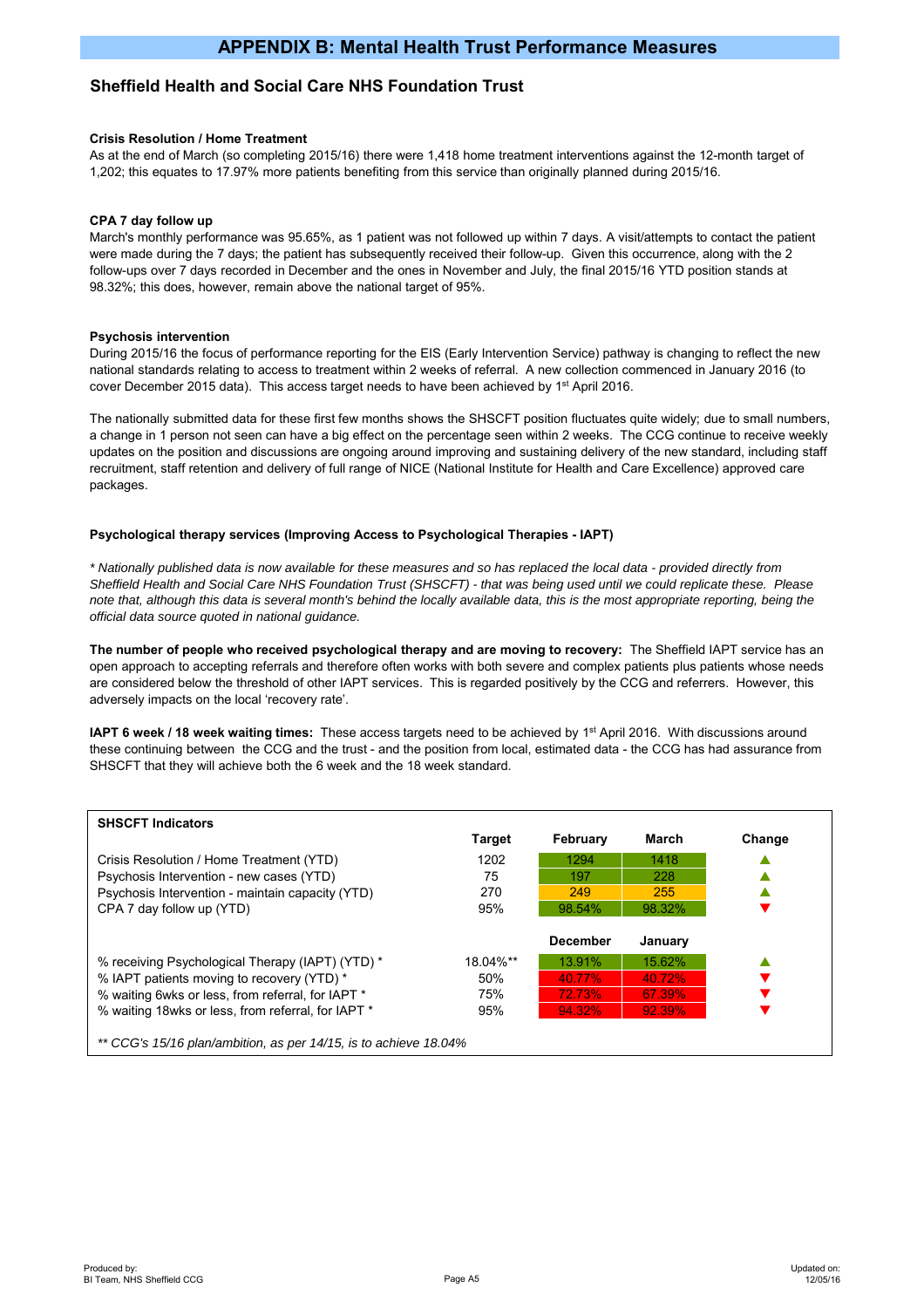## **APPENDIX B: Ambulance Trust Performance Measures**

#### **Yorkshire Ambulance Service**

*Percentages quoted in the narrative below are as at 31st March 2016 - full 2015/16 position*

Across the Yorkshire & Humber region, the final 2015/16 year to date (YTD) RED 1 and RED 2 combined 8 minute performance worsened to 71.32% against the service standard of 75%. RED 1 and RED 2 combined 19 minute performance worsened very slightly to 94.99% and therefore ends the year just below the 95% service standard. For CCG Quality Premium purposes, YAS RED 1 overall 8 minute performance is measured; YTD performance currently stands at 70.94%, the same as earlier in the month, against the NHS Constitution standard of 75%. (Sheffield CCG's YTD RED 1 and RED 2 combined 8 minute performance stands at a slightly decreased 74.49% against a (non-contractual) service standard of 75%.) Of the 21 CCGs served by YAS, Sheffield had the 5th best 2015/16 combined 8 minute performance level; performance varied widely, from around 47% to around 81%.

For 2014/15 and 2015/16, commissioners agreed with YAS to maintain the 95% performance standard across GREEN calls but introduce a lower 'floor' in respect of performance within individual months, to be contract managed in accordance with General Condition 9 of the contract, including potential withholding of payment for breach of remedial action plan.

YAS YTD GREEN performance is still below the minimum level for GREEN 2, GREEN 3 (30 min) and GREEN 4 response (expected service standard - 'floor' target - in brackets): GREEN 1 (20 min response) - 82.92% (80%), GREEN 2 (30 min response) - 75.89% (85%), GREEN 3 (20 min triage) - 84.14% (80%), GREEN 3 (30 min response) - 79.56% (80%), GREEN 4 (60 min triage) - 94.70% (95%), GREEN 4 (60 min response) - 94.49% (95%).

*NOTE: RED 1 - most time-critical, covers cardiac arrest patients who aren't breathing & don't have a pulse and other severe conditions such as airway obstruction; these make up less than 5% of all calls. RED 2 - serious but less immediately time-critical; covers conditions such as stroke and fits. GREEN 1 & 2 - serious but non life-threatening. GREEN 3 & 4 - non life-threatening.*

**Actions to address performance issues:** Please see the NHS Constitution - Rights & Pledges section of this report (Ambulance response and handover times - pages 8 and 9) for information on issues and actions for RED measures.

| <b>YAS Indicators</b>                                   | <b>Target</b> | February | March  | <b>Monthly Change</b> |
|---------------------------------------------------------|---------------|----------|--------|-----------------------|
| Category A (RED 1) responses within 8 mins (YTD)        | 75%           | 71.20%   | 70.94% |                       |
| Category A (RED 2) responses within 8mins (YTD)         | 75%           | 71.54%   | 71.35% |                       |
| Category A (RED combined) responses within 19mins (YTD) | 95%           | 95.12%   | 94.99% |                       |
| Ambulance Handovers - delays over 30 mins               | Minimise      | 3088     | 4033   |                       |
| as a % of total arrivals with a handover time           |               | $9.32\%$ | 11.46% |                       |
| Ambulance Handovers - delays over 1hr                   | Minimise      | 812      | 1082   |                       |
| as a % of total arrivals with a handover time           |               | 2.45%    | 3.07%  |                       |
| Crew Clear - delays over 30 mins                        | Minimise      | 535      | 529    |                       |
| as a % of total arrivals with a handover time           |               | 1.62%    | 1.50%  |                       |
| Crew Clear - delays over 1hr                            | Minimise      | 36       | 51     |                       |
| as a% of total arrivals with a handover time            |               | $0.11\%$ | 0.14%  |                       |

Data is available for the quality indicators and shows there is a varying degree of fluctuation month-on-month. As target levels have not yet been published, RAG ratings are not reflected in the table below.

| <b>Quality Indicators</b>                       | Target    | January | February        | <b>Monthly Change</b> |
|-------------------------------------------------|-----------|---------|-----------------|-----------------------|
| Re-contact after discharge (Phone)              |           | 2.16%   | 5.52%           |                       |
| Re-contact after discharge (Treatment at scene) |           | 1.42%   | 2.77%           |                       |
| Re-contact after discharge (Frequent Caller)    |           | 2.00%   | 2.56%           |                       |
| Time to answer call (Median)                    | 5 seconds |         |                 | 0                     |
| Time to answer call (95th Percentile)           |           | 25      | 22              |                       |
| Time to answer call (99th Percentile)           |           | 75      | 69              |                       |
| Time to treatment (Median)                      |           | 6.37    | 6.05            |                       |
| Time to treatment (95th Percentile)             |           | 15.88   | 15.26           |                       |
| Time to treatment (99th Percentile)             |           | 23.80   | 23.00           |                       |
| Call closed with advice (Phone advice)          |           | 8.24%   | 7.92%           |                       |
| Call closed with advice (without Transport)     |           | 30.67%  | 29.76%          |                       |
| <b>Clinical Indicators</b>                      |           | October | <b>November</b> |                       |
| Outcome from Cardiac Arrest (CA) All            |           | 21.92%  | 26.10%          |                       |
| Outcome from CA Utstein Group (UG)              |           | 45.16%  | 54.17%          |                       |
| Outcome from acute STEMI Angioplasty            |           | 89.32%  | 79.28%          |                       |
| <b>STEMI Care Bundle</b>                        |           | 87.63%  | 74.36%          |                       |
| Outcome from Stroke 60 min to Stroke Unit       |           | 53.59%  | 51.07%          |                       |
| Stroke - Appropriate Care Bundle                |           | 98.81%  | 98.04%          |                       |
| Outcome from CA - Survival to Discharge All     |           | 8.88%   | 7.52%           |                       |
| Outcome from CA - Survival to Discharge UG      |           | 26.67%  | 29.17%          |                       |
| Service Experience                              |           | N/A     | N/A             |                       |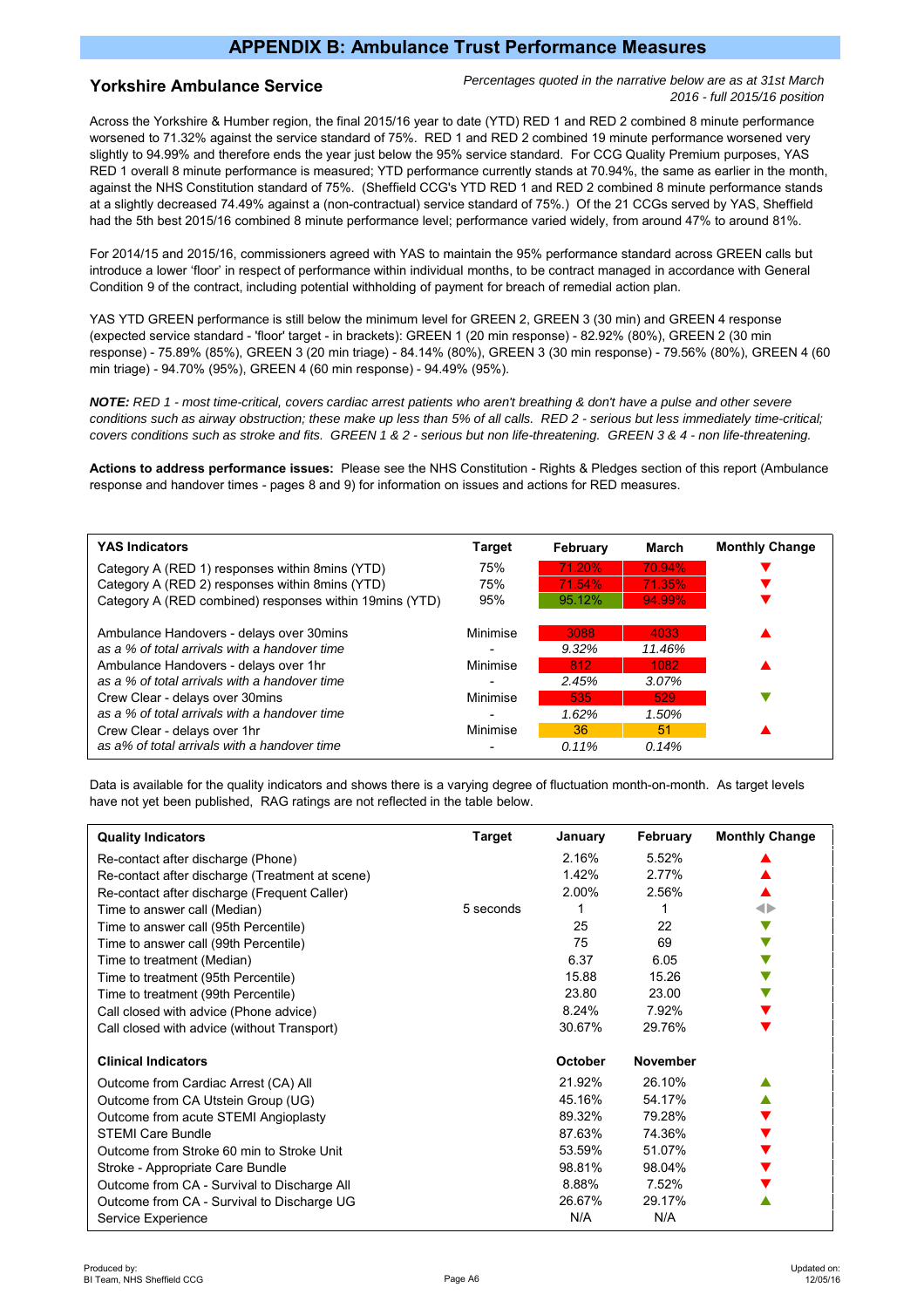## **NHS 111 Activity**

Performance against National Target at Month 12, March 2016 Compared, where possible, to National data

*PLEASE NOTE: Due to data availability, National data will usually be 1 month behind Local data*

#### **Sheffield Activity**



**Chart 3: % of Clinical call-backs within 10 minutes ≥ 98% Chart 4: % of warm transfers\* ≥ 95%**



**Chart 1: Calls received Chart 2: Clinical Calls completed within 10 minutes**





A warm transfer is where the call handler transfers the call to a clinical advisor within the same telephone call

## **Yorkshire Ambulance Service (YAS) Activity (Yorkshire & Humber NHS 111 service provider)**







**Data sources:** YAS / Sheffield data - YAS minimum data set (MDS) National data - NHS England minimum data set (MDS)





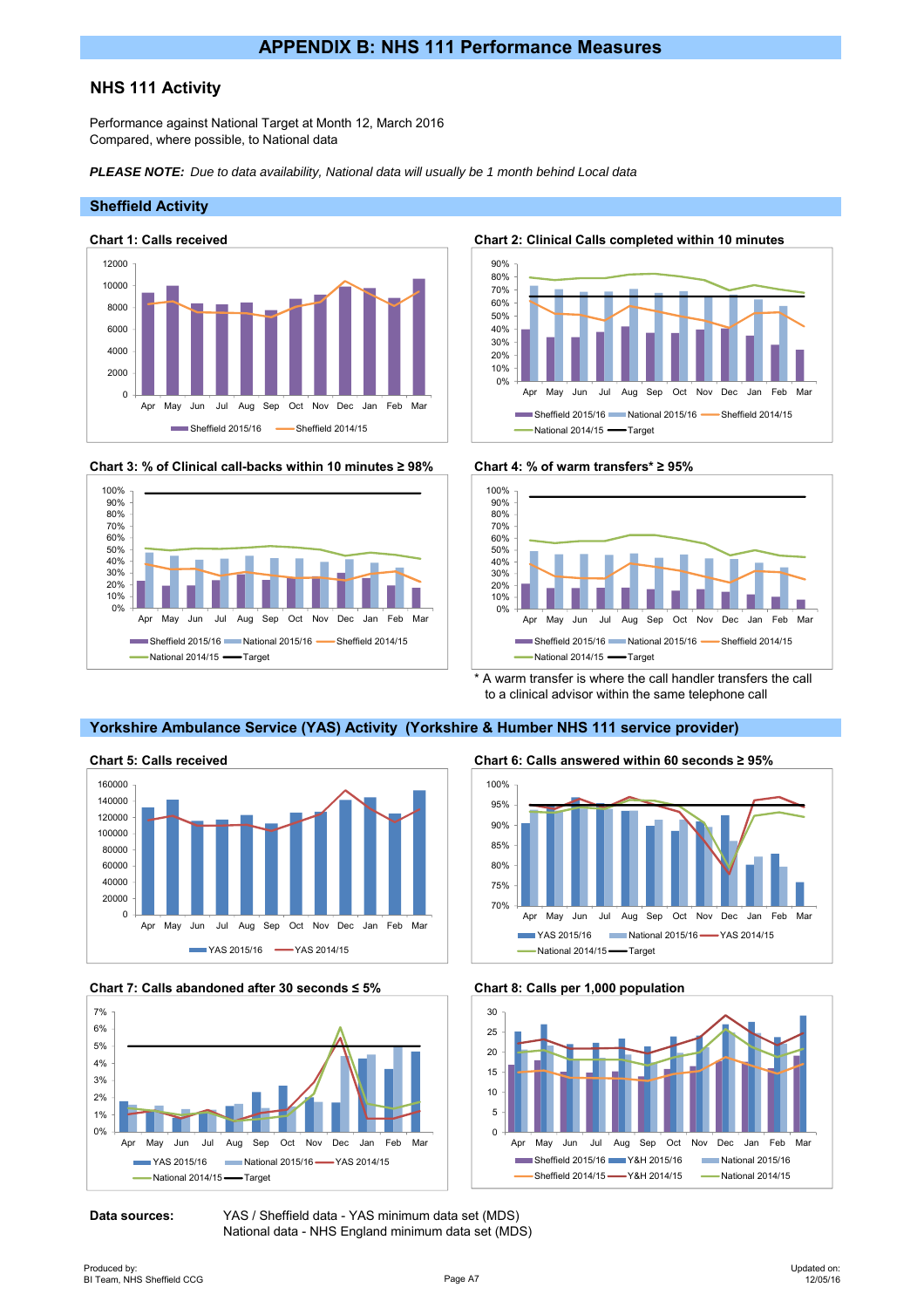## **APPENDIX B: NHS 111 Performance Measures**

#### **YAS Activity: NHS 111 Calls by Disposition Type (Disposition = where calls are directed to)**





**Chart 9: Calls by Disposition Type: Rolling year Chart 10: % Calls by Disposition Type: Rolling year**







#### **Chart 11 notes:**

\* Following the introduction of 111 there was a phased handover of services into the 111 Directorate. 111 did not cover all services until October 2014 and any data before this date does not accurately reflect demand.

Other = 111 Calls that are not triaged (i.e. wrong number) or result in dispositions of Primary Care (largely Walk-in Centre), Other Service or Self Care, excluding calls referred to GP In-Hours, GP OOH, Dental or Pharmacies.

The Pharmacy cohort has been removed from Chart 11 (% change year-on-year); this proportion of calls has only just begun to level out, as use of this disposition code has only recently started to be consistently applied in the call recording - therefore previous proportions skew the overall chart position.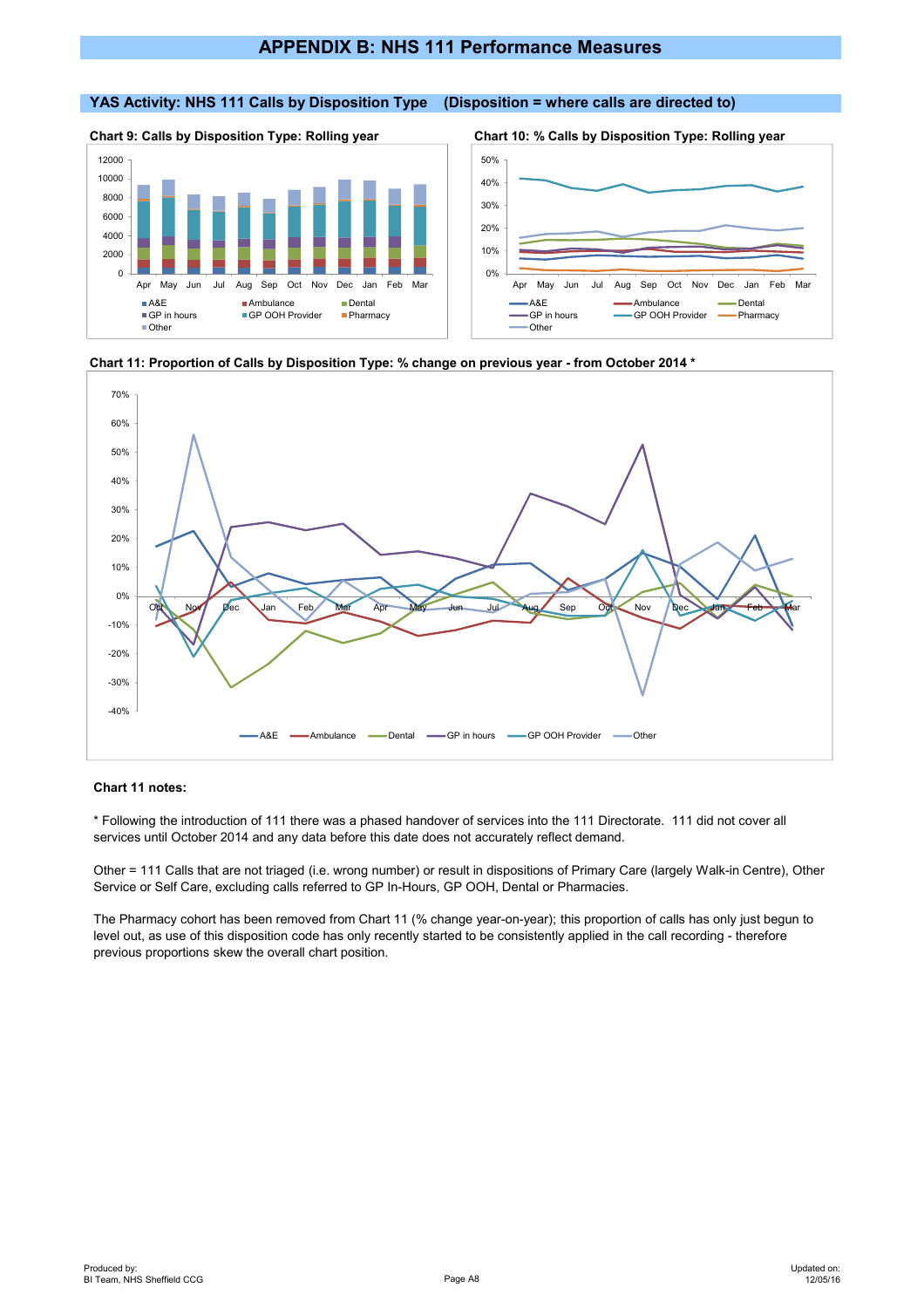## **APPENDIX C: Contract Activity**

## **Sheffield Teaching Hospitals NHS Foundation Trust**

Performance against Sheffield CCG Activity Target at Month 12, April 2015 - March 2016 **PLEASE NOTE: DUE TO IMPLEMENTATION OF A NEW PATIENT ADMINISTRATION SYSTEM (LORENZO) AT THE END OF SEPTEMBER IT IS BELIEVED THAT THE FULL VOLUME OF ACTIVITY HAS NOT YET BEEN REPORTED. ACTIVITY FOR M6-M12 (GREY BARS) MAY THEREFORE CHANGE IN FUTURE MONTHS.**

Outpatient First Attendances: 4.4% below plan Inpatient Elective Spells: 2.3% below plan Outpatient Follow-ups: 6.8% below plan Inpatient Non-elective Spells: 2.1% above plan (Outpatients includes OP procedures) A&E Attendances: 2.4% below plan











#### **Table 1. Outpatient Activity**

| <b>Activity</b>                   |         | 2015/16 Target  | Var      | % Var   |
|-----------------------------------|---------|-----------------|----------|---------|
| Firsts                            | 130.140 | 136.101         | $-5.961$ | $-4.4%$ |
| Follow-ups                        |         | 316,207 339,111 | -22.904  | $-6.8%$ |
|                                   |         |                 |          |         |
| Follow-ups: First Ratio           | 2.43    | 2.49            | $-0.06$  | $-2.5%$ |
| Source: STHFT Contract Monitoring |         |                 |          |         |

**Notes:**

Additional non-recurrent activity to achieve 18WW has been phased across the year. This is currently being reviewed and phasing may change in-year  $1$  Referrals compared to 2014/15, adjusted for working days and counting changes.

Includes all Sheffield activity (CCG and NHS England) for specialties >50% CCG commissioned.

All remaining data is Sheffield CCG only (i.e. excluding NHS England commissioned activity - specialised and dental).

Outpatient attendances exclude Clinical Psychology, Diabetes, Hearing Services, Palliative Medicine and Obstetrics.

<sup>2</sup> First outpatient attendances exclude CDU (Clinical Decision Unit). CDU Attendances are overperforming by 1634 (6%).

 $3$  Unallocated OP attendances have been attributed to follow-ups.

Excess Bed Day Costs include MFF (Market Forces Factor).













| <b>Activity</b>                 | 2015/16 | <b>Target</b> | Var      | % Var   |  |  |  |  |
|---------------------------------|---------|---------------|----------|---------|--|--|--|--|
| Electives                       | 69,319  | 70.944        | $-1,625$ | $-2.3%$ |  |  |  |  |
| Non Electives                   | 52,462  | 51.396        | 1,066    | 2.1%    |  |  |  |  |
| Excess Bed Day<br>Costs (£000s) | £ 8.191 | £7,069 £1,122 |          | 15.9%   |  |  |  |  |
| A&E                             | 136.100 | 139.424       | $-3.324$ | $-2.4%$ |  |  |  |  |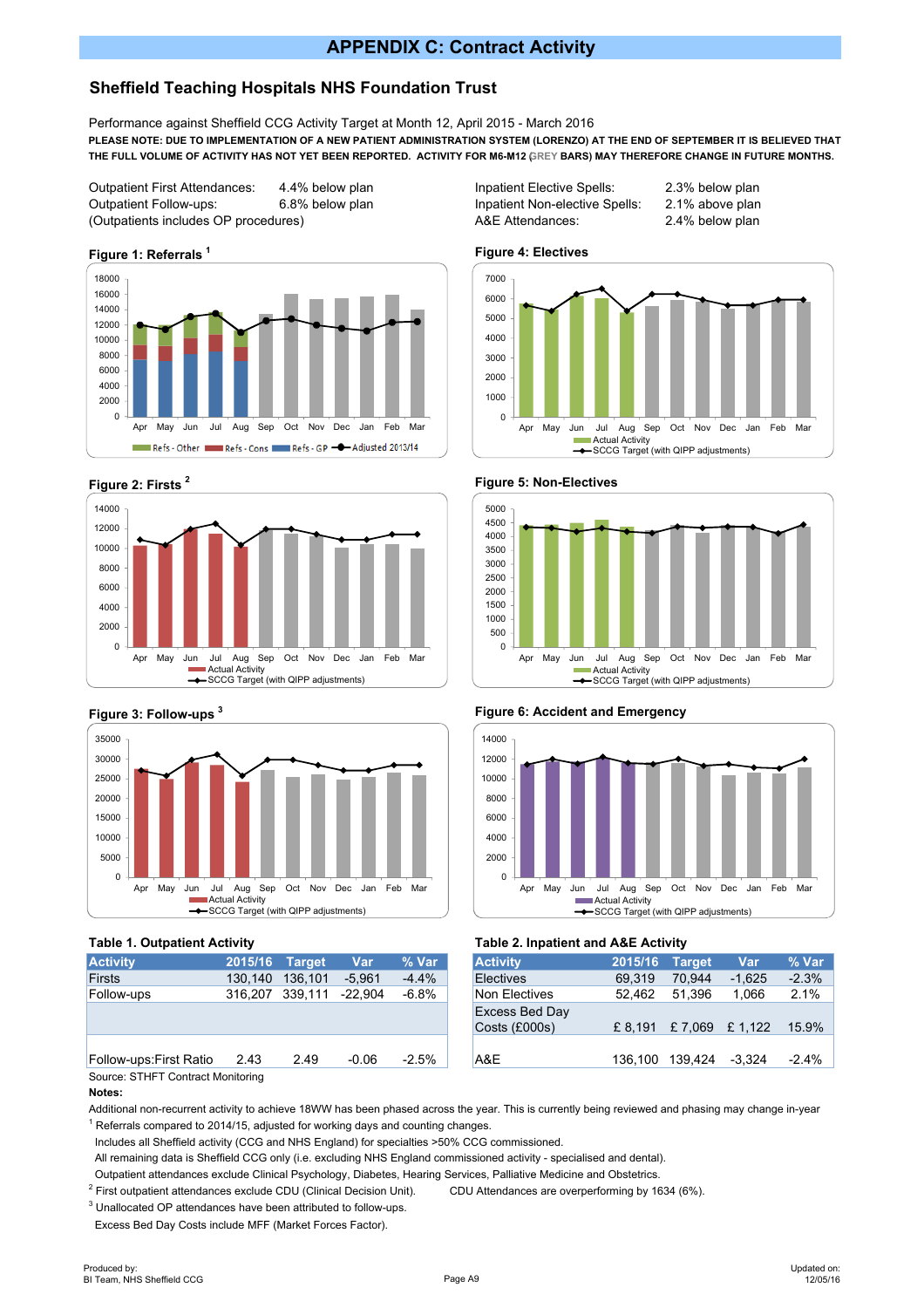## **APPENDIX C: Contract Activity**

## **Sheffield Children's NHS Foundation Trust**

Performance against Sheffield CCG Activity Target at Month 12, April 2015 - March 2016

**PLEASE NOTE:** The financial performance is reported separately in the Finance Report

Outpatient Follow-ups: 10% above plan Inpatient Non-elective Spells: 8.3% above plan Outpatient Procedures: 132.9% above plan A&E Attendances: 3% above plan











| <b>Activity</b>         | 2015/16 | Target | Var   | % Var  |
|-------------------------|---------|--------|-------|--------|
| Firsts                  | 13.575  | 12.642 | 933   | 7.4%   |
| Follow-ups              | 42.769  | 38.888 | 3.881 | 10.0%  |
| <b>OP Payable</b>       |         |        |       |        |
| <b>Procedures</b>       | 16      |        | 9     | 132.9% |
|                         |         |        |       |        |
| Follow-ups: First Ratio | 3.15    | 3.08   | 0.07  | 2.4%   |

Source: SCHFT Contract Monitoring (SLAM)

#### **Notes:**

Sheffield CCG Activity Only

Outpatient First Attendances: 7.4% above plan Inpatient Elective Spells: 17.4% below plan













### **Table 1. Outpatient Activity Table 2. Inpatient and A&E Activity**

| <b>Activity</b>                 | 2015/16 | <b>Target</b>        | Var    | % Var    |
|---------------------------------|---------|----------------------|--------|----------|
| <b>Electives</b>                | 4,067   | 4.925                | $-858$ | $-17.4%$ |
| Non Electives                   | 9,171   | 8,469                | 702    | 8.3%     |
| Excess Bed Day<br>Costs (£000s) |         | $205 \t f 222 \t -f$ | 18     | $-8.0\%$ |
| A&E                             | 50,664  | 49.210               | 1,454  | 3.0%     |